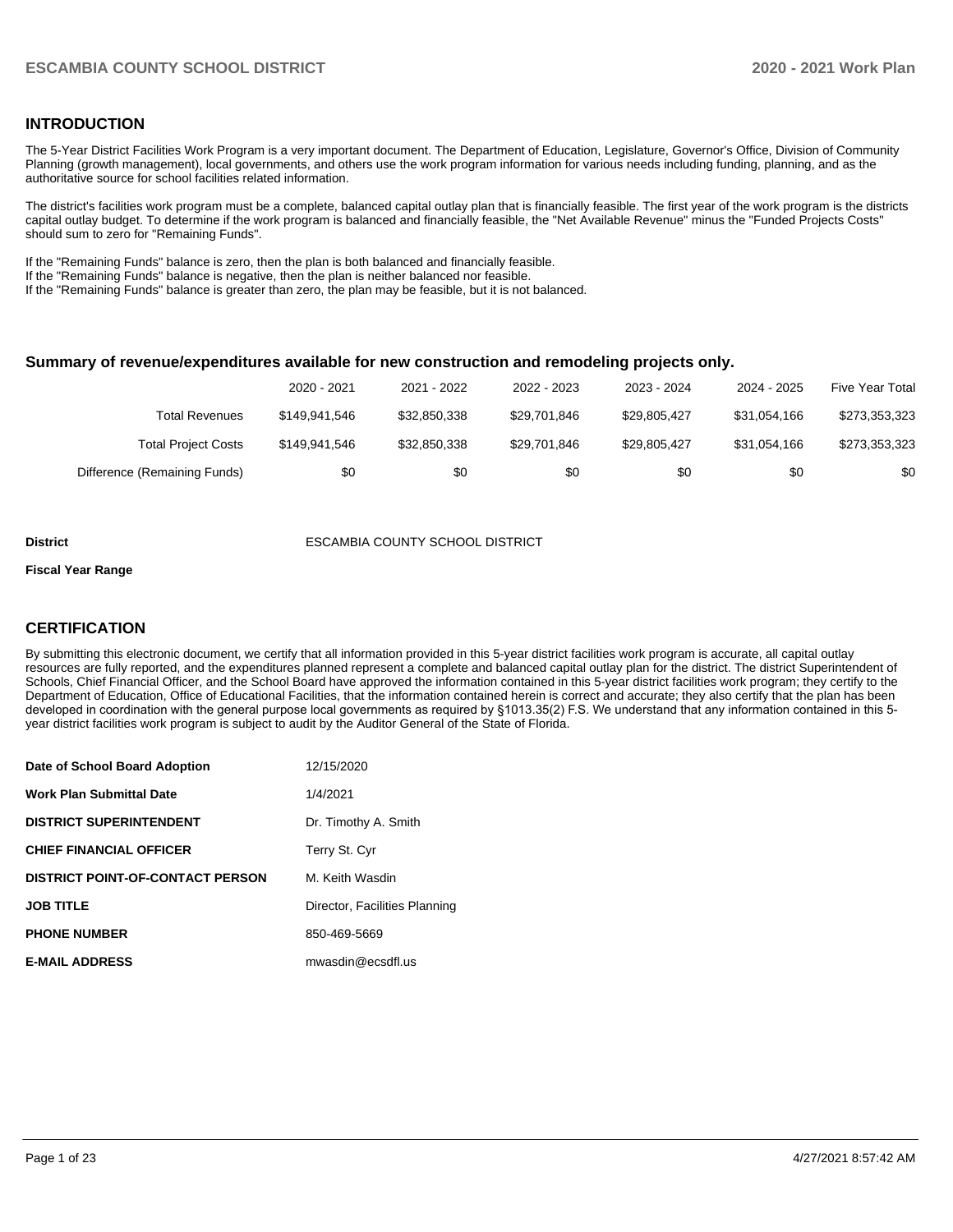# **Expenditures**

#### **Expenditure for Maintenance, Repair and Renovation from 1.50-Mills and PECO**

Annually, prior to the adoption of the district school budget, each school board must prepare a tentative district facilities work program that includes a schedule of major repair and renovation projects necessary to maintain the educational and ancillary facilities of the district.

|                                                                                                                                                                                                                                                                                                                                                                                                                                                                                                                                                                                                                                                                                                                                                                                                                                                                                                                                                                                                                                                                                                                                                                                                                                                                                                                                                                                                                                                                                                                                                                                                                                                               | Item                                          | 2020 - 2021<br><b>Actual Budget</b> | 2021 - 2022<br>Projected | 2022 - 2023<br>Projected | 2023 - 2024<br>Projected | 2024 - 2025<br>Projected | <b>Total</b> |  |
|---------------------------------------------------------------------------------------------------------------------------------------------------------------------------------------------------------------------------------------------------------------------------------------------------------------------------------------------------------------------------------------------------------------------------------------------------------------------------------------------------------------------------------------------------------------------------------------------------------------------------------------------------------------------------------------------------------------------------------------------------------------------------------------------------------------------------------------------------------------------------------------------------------------------------------------------------------------------------------------------------------------------------------------------------------------------------------------------------------------------------------------------------------------------------------------------------------------------------------------------------------------------------------------------------------------------------------------------------------------------------------------------------------------------------------------------------------------------------------------------------------------------------------------------------------------------------------------------------------------------------------------------------------------|-----------------------------------------------|-------------------------------------|--------------------------|--------------------------|--------------------------|--------------------------|--------------|--|
| <b>HVAC</b>                                                                                                                                                                                                                                                                                                                                                                                                                                                                                                                                                                                                                                                                                                                                                                                                                                                                                                                                                                                                                                                                                                                                                                                                                                                                                                                                                                                                                                                                                                                                                                                                                                                   |                                               | \$0                                 | \$500,000                | \$500,000                | \$500.000                | \$500,000                | \$2,000,000  |  |
| A K SUTER ELEMENTARY, ADMINISTRATIVE ANNEX, BELLVIEW ELEMENTARY, BELLVIEW MIDDLE, BEULAH ELEMENTARY, BEULAH<br>Locations:<br>MIDDLE, BLUE ANGELS ELEMENTARY, BRATT ELEMENTARY, BRENTWOOD ELEMENTARY, BROWN BARGE MIDDLE, BROWN-BARGE<br>ANNEX, BYRNEVILLE ELEMENTARY-CHARTER SCHOOL, C A WEIS ELEMENTARY, CAMELOT, CAPITAL CREW SHOPS, CENTRAL<br>WAREHOUSE, CORDOVA PARK ELEMENTARY, ENSLEY ELEMENTARY, ERNEST WARD MIDDLE, ESCAMBIA SENIOR HIGH, ESCAMBI/<br>WESTGATE CENTER, FERRY PASS ELEMENTARY, FERRY PASS MIDDLE, GEORGE STONE TECHNICAL COLLEGE, GLOBAL<br>LEARNING ACADEMY, HELLEN CARO ELEMENTARY, J E HALL EDUCATIONAL SERVICES CENTER, J H WORKMAN MIDDLE, J M TATE<br>SENIOR HIGH, JIM ALLEN ELEMENTARY, JIM C BAILEY MIDDLE, JOHN A GIBSON HEADSTART PROGRAM, JUDY ANDREWS SCHOOL,<br>KINGSFIELD ELEMENTARY, L D MCARTHUR ELEMENTARY, LINCOLN PARK ELEMENTARY, LONGLEAF ELEMENTARY, MCMILLAN<br>PRE-K CENTER, MOLINO PARK ELEMENTARY, MONTCLAIR ELEMENTARY, MUSCOGEE ROAD BUS DEPOT, MYRTLE GROVE<br>ELEMENTARY, N B COOK ELEMENTARY, NAVY POINT ELEMENTARY, NORTHVIEW SENIOR HIGH, O J SEMMES ELEMENTARY,<br>OAKCREST ELEMENTARY, PENSACOLA SENIOR HIGH, PINE FOREST SENIOR HIGH, PINE MEADOW ELEMENTARY, PLEASANT<br>GROVE ELEMENTARY, R C LIPSCOMB ELEMENTARY, RANSOM MIDDLE, REINHARDT HOLM ELEMENTARY, ROY L HYATT<br>ENVIRONMENTAL CENTER, SCENIC HEIGHTS ELEMENTARY, SHERWOOD ELEMENTARY, SPENCER BIBBS CENTER, SUCCESS<br><b>ACADEMY</b><br>, VERNON MCDANIEL ADMINISTRATION BUILDING, WARRINGTON ELEMENTARY, WARRINGTON MIDDLE,<br>WASHINGTON SENIOR HIGH, WEST FLORIDA HIGH SCHOOL OF ADVANCED TECHNOLOGY, WEST PENSACOLA ELEMENTARY |                                               |                                     |                          |                          |                          |                          |              |  |
| Flooring                                                                                                                                                                                                                                                                                                                                                                                                                                                                                                                                                                                                                                                                                                                                                                                                                                                                                                                                                                                                                                                                                                                                                                                                                                                                                                                                                                                                                                                                                                                                                                                                                                                      |                                               | \$150,000                           | \$150,000                | \$175,000                | \$175,000                | \$175,000                | \$825,000    |  |
| A K SUTER ELEMENTARY, BELLVIEW ELEMENTARY, BELLVIEW MIDDLE, BEULAH ELEMENTARY, BLUE ANGELS ELEMENTARY, BRAT<br>Locations:<br>ELEMENTARY, BRENTWOOD ELEMENTARY, BROWN BARGE MIDDLE, BROWN-BARGE ANNEX, C A WEIS ELEMENTARY, CENTRAL<br>WAREHOUSE, CORDOVA PARK ELEMENTARY, ENSLEY ELEMENTARY, ERNEST WARD MIDDLE, ESCAMBIA SENIOR HIGH, ESCAMBI/<br>WESTGATE CENTER, FERRY PASS ELEMENTARY, FERRY PASS MIDDLE, GEORGE STONE TECHNICAL COLLEGE, GLOBAL<br>LEARNING ACADEMY, HELLEN CARO ELEMENTARY, J E HALL EDUCATIONAL SERVICES CENTER, J H WORKMAN MIDDLE, J M TATE<br>SENIOR HIGH, JIM ALLEN ELEMENTARY, JIM C BAILEY MIDDLE, L D MCARTHUR ELEMENTARY, LINCOLN PARK ELEMENTARY,<br>LONGLEAF ELEMENTARY, MOLINO PARK ELEMENTARY, MONTCLAIR ELEMENTARY, MYRTLE GROVE ELEMENTARY, N B COOK<br>ELEMENTARY, NAVY POINT ELEMENTARY, NORTHVIEW SENIOR HIGH, O J SEMMES ELEMENTARY, OAKCREST ELEMENTARY,<br>PENSACOLA SENIOR HIGH, PINE FOREST SENIOR HIGH, PINE MEADOW ELEMENTARY, PLEASANT GROVE ELEMENTARY, RC<br>LIPSCOMB ELEMENTARY, RANSOM MIDDLE, REINHARDT HOLM ELEMENTARY, ROY L HYATT ENVIRONMENTAL CENTER, SCENIC<br>HEIGHTS ELEMENTARY, SHERWOOD ELEMENTARY, SPENCER BIBBS CENTER, SUCCESS ACADEMY<br>. VERNON<br>MCDANIEL ADMINISTRATION BUILDING, WARRINGTON ELEMENTARY, WARRINGTON MIDDLE, WASHINGTON SENIOR HIGH, WEST<br>FLORIDA HIGH SCHOOL OF ADVANCED TECHNOLOGY, WEST PENSACOLA ELEMENTARY                                                                                                                                                                                                                                                     |                                               |                                     |                          |                          |                          |                          |              |  |
| Roofing                                                                                                                                                                                                                                                                                                                                                                                                                                                                                                                                                                                                                                                                                                                                                                                                                                                                                                                                                                                                                                                                                                                                                                                                                                                                                                                                                                                                                                                                                                                                                                                                                                                       |                                               | \$0                                 | \$0                      | \$0                      | \$0                      | \$0                      | \$0          |  |
| Locations:                                                                                                                                                                                                                                                                                                                                                                                                                                                                                                                                                                                                                                                                                                                                                                                                                                                                                                                                                                                                                                                                                                                                                                                                                                                                                                                                                                                                                                                                                                                                                                                                                                                    | No Locations for this expenditure.            |                                     |                          |                          |                          |                          |              |  |
| Safety to Life                                                                                                                                                                                                                                                                                                                                                                                                                                                                                                                                                                                                                                                                                                                                                                                                                                                                                                                                                                                                                                                                                                                                                                                                                                                                                                                                                                                                                                                                                                                                                                                                                                                |                                               | \$0                                 | \$0                      | \$0                      | \$0                      | \$0                      | \$0          |  |
| Locations:                                                                                                                                                                                                                                                                                                                                                                                                                                                                                                                                                                                                                                                                                                                                                                                                                                                                                                                                                                                                                                                                                                                                                                                                                                                                                                                                                                                                                                                                                                                                                                                                                                                    | No Locations for this expenditure.            |                                     |                          |                          |                          |                          |              |  |
| Fencing                                                                                                                                                                                                                                                                                                                                                                                                                                                                                                                                                                                                                                                                                                                                                                                                                                                                                                                                                                                                                                                                                                                                                                                                                                                                                                                                                                                                                                                                                                                                                                                                                                                       |                                               | \$0                                 | \$0                      | \$0                      | \$0                      | \$0                      | \$0          |  |
| Locations:                                                                                                                                                                                                                                                                                                                                                                                                                                                                                                                                                                                                                                                                                                                                                                                                                                                                                                                                                                                                                                                                                                                                                                                                                                                                                                                                                                                                                                                                                                                                                                                                                                                    | No Locations for this expenditure.            |                                     |                          |                          |                          |                          |              |  |
| Parking                                                                                                                                                                                                                                                                                                                                                                                                                                                                                                                                                                                                                                                                                                                                                                                                                                                                                                                                                                                                                                                                                                                                                                                                                                                                                                                                                                                                                                                                                                                                                                                                                                                       |                                               | \$0                                 | \$0                      | \$0                      | \$0                      | \$0                      | \$0          |  |
| Locations:                                                                                                                                                                                                                                                                                                                                                                                                                                                                                                                                                                                                                                                                                                                                                                                                                                                                                                                                                                                                                                                                                                                                                                                                                                                                                                                                                                                                                                                                                                                                                                                                                                                    | No Locations for this expenditure.            |                                     |                          |                          |                          |                          |              |  |
| Electrical                                                                                                                                                                                                                                                                                                                                                                                                                                                                                                                                                                                                                                                                                                                                                                                                                                                                                                                                                                                                                                                                                                                                                                                                                                                                                                                                                                                                                                                                                                                                                                                                                                                    |                                               | \$0                                 | \$0                      | \$0                      | \$0                      | \$0                      | \$0          |  |
|                                                                                                                                                                                                                                                                                                                                                                                                                                                                                                                                                                                                                                                                                                                                                                                                                                                                                                                                                                                                                                                                                                                                                                                                                                                                                                                                                                                                                                                                                                                                                                                                                                                               | Locations: No Locations for this expenditure. |                                     |                          |                          |                          |                          |              |  |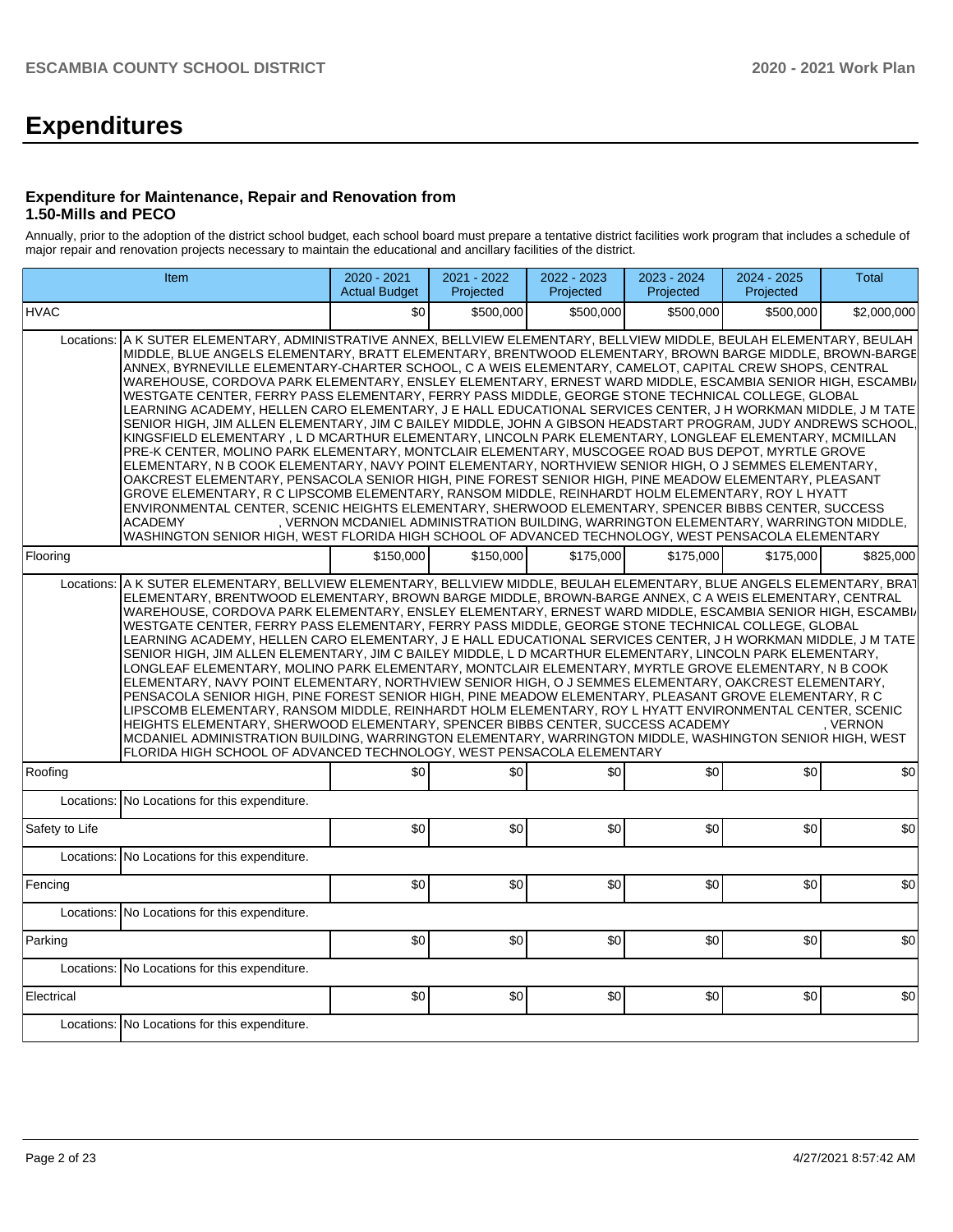| Fire Alarm                |                                                                                                                                                                                                                                                                                                                                                                                                                                                                                                                                                                                                                                                                                                                                                                                                                                                                                                                                                                                                                                                                                                                                                                                                                                                                                                                                                                      | \$400,000 | \$400,000   | \$400,000                                                                    | \$400,000   | \$400,000   | \$2,000,000 |  |
|---------------------------|----------------------------------------------------------------------------------------------------------------------------------------------------------------------------------------------------------------------------------------------------------------------------------------------------------------------------------------------------------------------------------------------------------------------------------------------------------------------------------------------------------------------------------------------------------------------------------------------------------------------------------------------------------------------------------------------------------------------------------------------------------------------------------------------------------------------------------------------------------------------------------------------------------------------------------------------------------------------------------------------------------------------------------------------------------------------------------------------------------------------------------------------------------------------------------------------------------------------------------------------------------------------------------------------------------------------------------------------------------------------|-----------|-------------|------------------------------------------------------------------------------|-------------|-------------|-------------|--|
| Locations:                | A K SUTER ELEMENTARY. BELLVIEW ELEMENTARY. BELLVIEW MIDDLE. BEULAH ELEMENTARY. BEULAH MIDDLE. BLUE ANGELS<br>ELEMENTARY, BRATT ELEMENTARY, BRENTWOOD ELEMENTARY, BROWN BARGE MIDDLE, BROWN-BARGE ANNEX, C A WEIS<br>ELEMENTARY, CENTRAL WAREHOUSE, CORDOVA PARK ELEMENTARY, ENSLEY ELEMENTARY, ERNEST WARD MIDDLE, ESCAMBIA<br>SENIOR HIGH, ESCAMBIA WESTGATE CENTER, FERRY PASS ELEMENTARY, FERRY PASS MIDDLE, GEORGE STONE TECHNICAL<br>COLLEGE, GLOBAL LEARNING ACADEMY, HELLEN CARO ELEMENTARY, J E HALL EDUCATIONAL SERVICES CENTER, J H WORKMAN<br>MIDDLE, J M TATE SENIOR HIGH, JIM ALLEN ELEMENTARY, JIM C BAILEY MIDDLE, KINGSFIELD ELEMENTARY, L D MCARTHUR<br>ELEMENTARY, LINCOLN PARK ELEMENTARY, LONGLEAF ELEMENTARY, MOLINO PARK ELEMENTARY, MONTCLAIR ELEMENTARY,<br>MYRTLE GROVE ELEMENTARY, N B COOK ELEMENTARY, NAVY POINT ELEMENTARY, NORTHVIEW SENIOR HIGH, O J SEMMES<br>ELEMENTARY, OAKCREST ELEMENTARY, PENSACOLA SENIOR HIGH, PINE FOREST SENIOR HIGH, PINE MEADOW ELEMENTARY,<br>PLEASANT GROVE ELEMENTARY, R C LIPSCOMB ELEMENTARY, RANSOM MIDDLE, REINHARDT HOLM ELEMENTARY, ROY L<br>HYATT ENVIRONMENTAL CENTER, SCENIC HEIGHTS ELEMENTARY, SHERWOOD ELEMENTARY, SPENCER BIBBS CENTER,<br><b>SUCCESS ACADEMY</b><br>MIDDLE, WASHINGTON SENIOR HIGH, WEST FLORIDA HIGH SCHOOL OF ADVANCED TECHNOLOGY, WEST PENSACOLA<br><b>ELEMENTARY</b> |           |             | , VERNON MCDANIEL ADMINISTRATION BUILDING, WARRINGTON ELEMENTARY, WARRINGTON |             |             |             |  |
| Telephone/Intercom System |                                                                                                                                                                                                                                                                                                                                                                                                                                                                                                                                                                                                                                                                                                                                                                                                                                                                                                                                                                                                                                                                                                                                                                                                                                                                                                                                                                      | \$0       | \$0         | \$0                                                                          | \$0         | \$0         | \$0         |  |
|                           | Locations: No Locations for this expenditure.                                                                                                                                                                                                                                                                                                                                                                                                                                                                                                                                                                                                                                                                                                                                                                                                                                                                                                                                                                                                                                                                                                                                                                                                                                                                                                                        |           |             |                                                                              |             |             |             |  |
| Closed Circuit Television |                                                                                                                                                                                                                                                                                                                                                                                                                                                                                                                                                                                                                                                                                                                                                                                                                                                                                                                                                                                                                                                                                                                                                                                                                                                                                                                                                                      | \$0       | \$0         | \$0                                                                          | \$0         | \$0         | \$0         |  |
|                           | Locations: No Locations for this expenditure.                                                                                                                                                                                                                                                                                                                                                                                                                                                                                                                                                                                                                                                                                                                                                                                                                                                                                                                                                                                                                                                                                                                                                                                                                                                                                                                        |           |             |                                                                              |             |             |             |  |
| Paint                     |                                                                                                                                                                                                                                                                                                                                                                                                                                                                                                                                                                                                                                                                                                                                                                                                                                                                                                                                                                                                                                                                                                                                                                                                                                                                                                                                                                      | \$0       | \$0         | \$0                                                                          | \$0         | \$0         | \$0         |  |
|                           | Locations: No Locations for this expenditure.                                                                                                                                                                                                                                                                                                                                                                                                                                                                                                                                                                                                                                                                                                                                                                                                                                                                                                                                                                                                                                                                                                                                                                                                                                                                                                                        |           |             |                                                                              |             |             |             |  |
| Maintenance/Repair        |                                                                                                                                                                                                                                                                                                                                                                                                                                                                                                                                                                                                                                                                                                                                                                                                                                                                                                                                                                                                                                                                                                                                                                                                                                                                                                                                                                      | \$0       | \$0         | \$0                                                                          | \$0         | \$0         | \$0         |  |
|                           | Locations: No Locations for this expenditure.                                                                                                                                                                                                                                                                                                                                                                                                                                                                                                                                                                                                                                                                                                                                                                                                                                                                                                                                                                                                                                                                                                                                                                                                                                                                                                                        |           |             |                                                                              |             |             |             |  |
|                           | <b>Sub Total:</b>                                                                                                                                                                                                                                                                                                                                                                                                                                                                                                                                                                                                                                                                                                                                                                                                                                                                                                                                                                                                                                                                                                                                                                                                                                                                                                                                                    | \$550,000 | \$1,050,000 | \$1,075,000                                                                  | \$1,075,000 | \$1,075,000 | \$4,825,000 |  |

| <b>IPECO Maintenance Expenditures</b> | ሖጣ<br>υΨ    | ሶስ<br>JU.    | \$0 <sub>1</sub> | \$0         | \$0         | \$0          |
|---------------------------------------|-------------|--------------|------------------|-------------|-------------|--------------|
| 1.50 Mill Sub Total: I                | \$5,708,158 | \$5,089,113] | \$8,796,079      | \$8,977,558 | \$8,139,962 | \$36,710,870 |

| Other Items                                                                                                                                                                                                                                                                                                                                                                                                                                                                                                                                                                                                                                                                                                                                                                                                                                                                                                                                                                                                                                                                                                                                                                                                                                                                                                                                                                                                                                                     | $2020 - 2021$<br><b>Actual Budget</b> | $2021 - 2022$<br>Projected | $2022 - 2023$<br>Projected | 2023 - 2024<br>Projected | 2024 - 2025<br>Projected                                                     | Total     |
|-----------------------------------------------------------------------------------------------------------------------------------------------------------------------------------------------------------------------------------------------------------------------------------------------------------------------------------------------------------------------------------------------------------------------------------------------------------------------------------------------------------------------------------------------------------------------------------------------------------------------------------------------------------------------------------------------------------------------------------------------------------------------------------------------------------------------------------------------------------------------------------------------------------------------------------------------------------------------------------------------------------------------------------------------------------------------------------------------------------------------------------------------------------------------------------------------------------------------------------------------------------------------------------------------------------------------------------------------------------------------------------------------------------------------------------------------------------------|---------------------------------------|----------------------------|----------------------------|--------------------------|------------------------------------------------------------------------------|-----------|
| Undistributed Hazardous Material Disposal                                                                                                                                                                                                                                                                                                                                                                                                                                                                                                                                                                                                                                                                                                                                                                                                                                                                                                                                                                                                                                                                                                                                                                                                                                                                                                                                                                                                                       | \$50,000                              | \$50,000                   | \$50,000                   | \$50,000                 | \$50,000                                                                     | \$250,000 |
| Locations A K SUTER ELEMENTARY, BELLVIEW ELEMENTARY, BELLVIEW MIDDLE, BEULAH ELEMENTARY, BEULAH MIDDLE, BLUE ANGELS<br>IELEMENTARY. BRATT ELEMENTARY. BRENTWOOD ELEMENTARY. BROWN BARGE MIDDLE. BROWN-BARGE ANNEX. C A WEIS<br>IELEMENTARY. CAMELOT. CAPITAL CREW SHOPS. CENTRAL WAREHOUSE. CORDOVA PARK ELEMENTARY. ENSLEY<br>ELEMENTARY, ERNEST WARD MIDDLE, ESCAMBIA SENIOR HIGH, ESCAMBIA WESTGATE CENTER, FERRY PASS ELEMENTARY,<br>FERRY PASS MIDDLE, GEORGE STONE TECHNICAL COLLEGE, GLOBAL LEARNING ACADEMY, HELLEN CARO ELEMENTARY, J E<br>HALL EDUCATIONAL SERVICES CENTER, J H WORKMAN MIDDLE, J M TATE SENIOR HIGH, JIM ALLEN ELEMENTARY, JIM C BAILEY<br>MIDDLE. JUDY ANDREWS SCHOOL. KINGSFIELD ELEMENTARY . L D MCARTHUR ELEMENTARY. LINCOLN PARK ELEMENTARY.<br>LONGLEAF ELEMENTARY. MCMILLAN PRE-K CENTER. MOLINO PARK ELEMENTARY. MONTCLAIR ELEMENTARY. MYRTLE GROVE<br>ELEMENTARY, N B COOK ELEMENTARY, NAVY POINT ELEMENTARY, NORTHVIEW SENIOR HIGH, O J SEMMES ELEMENTARY,<br>IOAKCREST ELEMENTARY. PENSACOLA SENIOR HIGH. PINE FOREST SENIOR HIGH. PINE MEADOW ELEMENTARY. PLEASANT<br>IGROVE ELEMENTARY. R C LIPSCOMB ELEMENTARY. RANSOM MIDDLE. REINHARDT HOLM ELEMENTARY. ROY L HYATT<br>ENVIRONMENTAL CENTER, SCENIC HEIGHTS ELEMENTARY, SHERWOOD ELEMENTARY, SPENCER BIBBS CENTER, SUCCESS<br><b>ACADEMY</b><br>MIDDLE, WASHINGTON SENIOR HIGH, WEST FLORIDA HIGH SCHOOL OF ADVANCED TECHNOLOGY, WEST PENSACOLA<br><b>ELEMENTARY</b> |                                       |                            |                            |                          | , VERNON MCDANIEL ADMINISTRATION BUILDING, WARRINGTON ELEMENTARY, WARRINGTON |           |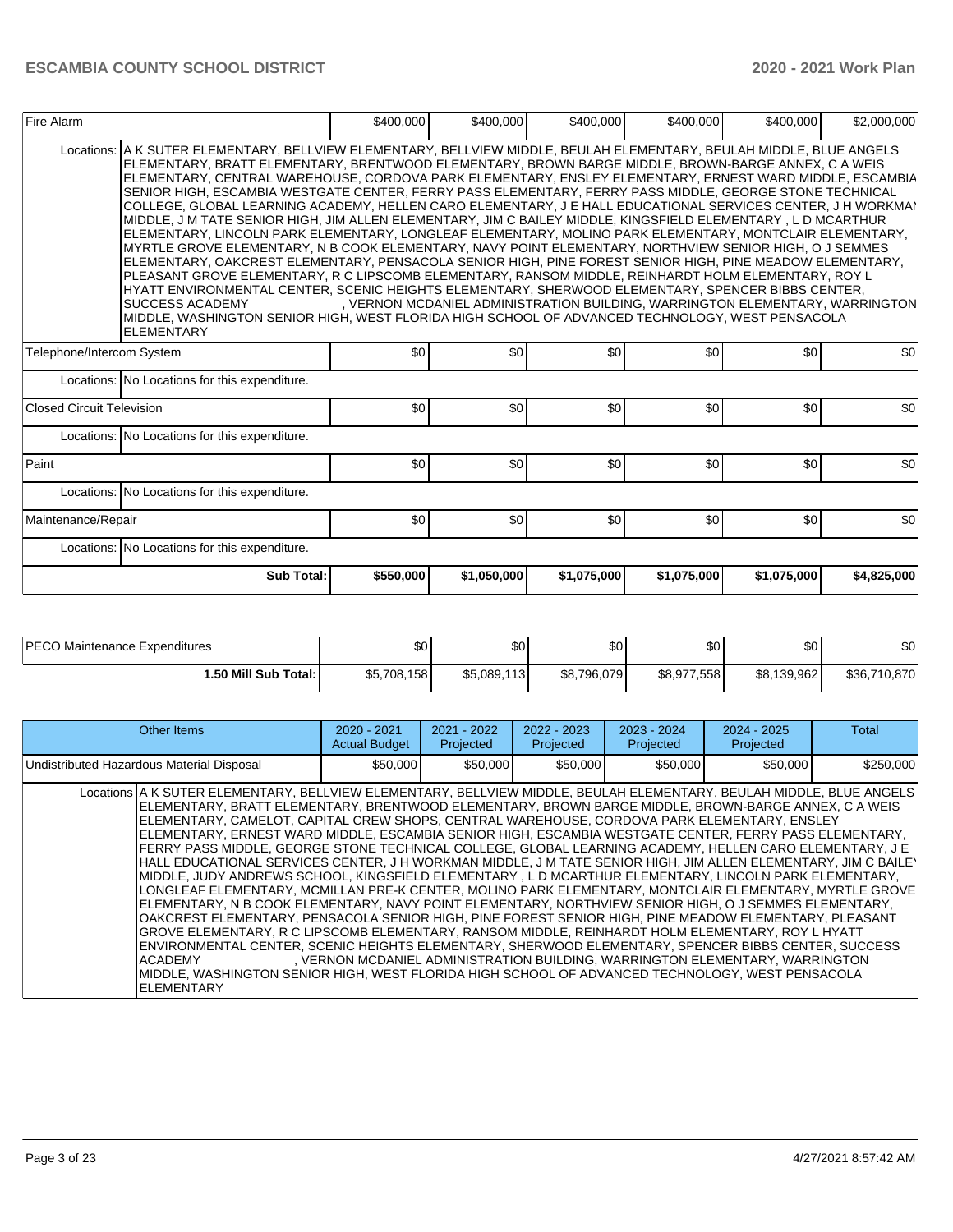| Undistributed Gas Infrastructure Repair                                                                                                                                                                                                                                                                                                                                                                                                                                                                                                                                                                                                                                                                                                                                                                                                                                                                                                                                                                                                                                                                                                                                                                                                                                                                                                                                                                                                                                          | \$20,000  | \$20,000  | \$20,000  | \$20,000  | \$20,000  | \$100,000    |
|----------------------------------------------------------------------------------------------------------------------------------------------------------------------------------------------------------------------------------------------------------------------------------------------------------------------------------------------------------------------------------------------------------------------------------------------------------------------------------------------------------------------------------------------------------------------------------------------------------------------------------------------------------------------------------------------------------------------------------------------------------------------------------------------------------------------------------------------------------------------------------------------------------------------------------------------------------------------------------------------------------------------------------------------------------------------------------------------------------------------------------------------------------------------------------------------------------------------------------------------------------------------------------------------------------------------------------------------------------------------------------------------------------------------------------------------------------------------------------|-----------|-----------|-----------|-----------|-----------|--------------|
| Locations BELLVIEW ELEMENTARY, BELLVIEW MIDDLE, BEULAH ELEMENTARY, BLUE ANGELS ELEMENTARY, BRATT ELEMENTARY,<br>BRENTWOOD ELEMENTARY, BROWN BARGE MIDDLE, C A WEIS ELEMENTARY, CORDOVA PARK ELEMENTARY, ENSLEY<br>ELEMENTARY, ESCAMBIA SENIOR HIGH, ESCAMBIA WESTGATE CENTER, FERRY PASS ELEMENTARY, FERRY PASS MIDDLE, J H<br>WORKMAN MIDDLE, J M TATE SENIOR HIGH, JIM ALLEN ELEMENTARY, L D MCARTHUR ELEMENTARY, LINCOLN PARK<br>ELEMENTARY, LONGLEAF ELEMENTARY, MOLINO PARK ELEMENTARY, MYRTLE GROVE ELEMENTARY, NAVY POINT<br>ELEMENTARY, O J SEMMES ELEMENTARY, OAKCREST ELEMENTARY, PENSACOLA SENIOR HIGH, PINE FOREST SENIOR HIGH,<br>PINE MEADOW ELEMENTARY, PLEASANT GROVE ELEMENTARY, R C LIPSCOMB ELEMENTARY, RANSOM MIDDLE, REINHARDT<br>HOLM ELEMENTARY, SCENIC HEIGHTS ELEMENTARY, SHERWOOD ELEMENTARY, WARRINGTON ELEMENTARY, WARRINGTON<br>MIDDLE, WEST PENSACOLA ELEMENTARY                                                                                                                                                                                                                                                                                                                                                                                                                                                                                                                                                                                   |           |           |           |           |           |              |
| Capital Improvement & Energy Crew<br>Holiday/Annual/Sick                                                                                                                                                                                                                                                                                                                                                                                                                                                                                                                                                                                                                                                                                                                                                                                                                                                                                                                                                                                                                                                                                                                                                                                                                                                                                                                                                                                                                         | \$250,000 | \$250,000 | \$300,000 | \$300,000 | \$300,000 | \$1,400,000  |
| Locations CAPITAL CREW SHOPS                                                                                                                                                                                                                                                                                                                                                                                                                                                                                                                                                                                                                                                                                                                                                                                                                                                                                                                                                                                                                                                                                                                                                                                                                                                                                                                                                                                                                                                     |           |           |           |           |           |              |
| Undistributed Indoor Air Quality                                                                                                                                                                                                                                                                                                                                                                                                                                                                                                                                                                                                                                                                                                                                                                                                                                                                                                                                                                                                                                                                                                                                                                                                                                                                                                                                                                                                                                                 | \$50,000  | \$50,000  | \$50,000  | \$50,000  | \$50,000  | \$250,000    |
| Locations A K SUTER ELEMENTARY, BELLVIEW ELEMENTARY, BELLVIEW MIDDLE, BEULAH ELEMENTARY, BEULAH MIDDLE, BLUE ANGELS<br>ELEMENTARY, BRATT ELEMENTARY, BRENTWOOD ELEMENTARY, BROWN BARGE MIDDLE, BROWN-BARGE ANNEX, C A WEIS<br>ELEMENTARY, CAPITAL CREW SHOPS, CENTRAL WAREHOUSE, CORDOVA PARK ELEMENTARY, ENSLEY ELEMENTARY, ERNEST<br>WARD MIDDLE, ESCAMBIA SENIOR HIGH, ESCAMBIA WESTGATE CENTER, FERRY PASS ELEMENTARY, FERRY PASS MIDDLE,<br>GEORGE STONE TECHNICAL COLLEGE, GLOBAL LEARNING ACADEMY, HELLEN CARO ELEMENTARY, J E HALL EDUCATIONAL<br>SERVICES CENTER, J H WORKMAN MIDDLE, J M TATE SENIOR HIGH, JIM ALLEN ELEMENTARY, JIM C BAILEY MIDDLE,<br>KINGSFIELD ELEMENTARY, L D MCARTHUR ELEMENTARY, LINCOLN PARK ELEMENTARY, LONGLEAF ELEMENTARY, MOLINO<br>PARK ELEMENTARY, MONTCLAIR ELEMENTARY, MUSCOGEE ROAD BUS DEPOT, MYRTLE GROVE ELEMENTARY, N B COOK<br>ELEMENTARY, NAVY POINT ELEMENTARY, NORTHVIEW SENIOR HIGH, O J SEMMES ELEMENTARY, OAKCREST ELEMENTARY,<br>PENSACOLA SENIOR HIGH, PINE FOREST SENIOR HIGH, PINE MEADOW ELEMENTARY, PLEASANT GROVE ELEMENTARY, RC<br>LIPSCOMB ELEMENTARY, RANSOM MIDDLE, REINHARDT HOLM ELEMENTARY, ROY L HYATT ENVIRONMENTAL CENTER, SCENIC<br>HEIGHTS ELEMENTARY, SHERWOOD ELEMENTARY, SPENCER BIBBS CENTER, SUCCESS ACADEMY<br>MCDANIEL ADMINISTRATION BUILDING, WARRINGTON ELEMENTARY, WARRINGTON MIDDLE, WASHINGTON SENIOR HIGH, WES'<br>FLORIDA HIGH SCHOOL OF ADVANCED TECHNOLOGY, WEST PENSACOLA ELEMENTARY |           |           |           |           |           | , VERNON     |
| Undistributed Blinds Replacement                                                                                                                                                                                                                                                                                                                                                                                                                                                                                                                                                                                                                                                                                                                                                                                                                                                                                                                                                                                                                                                                                                                                                                                                                                                                                                                                                                                                                                                 | \$125,000 | \$125,000 | \$150,000 | \$150,000 | \$150,000 | \$700,000    |
| Locations A K SUTER ELEMENTARY, BELLVIEW ELEMENTARY, BELLVIEW MIDDLE, BEULAH ELEMENTARY, BLUE ANGELS ELEMENTARY,<br>BRATT ELEMENTARY, BRENTWOOD ELEMENTARY, BROWN BARGE MIDDLE, C A WEIS ELEMENTARY, CORDOVA PARK<br>ELEMENTARY, ENSLEY ELEMENTARY, ERNEST WARD MIDDLE, ESCAMBIA SENIOR HIGH, ESCAMBIA WESTGATE CENTER, FERR'<br>PASS ELEMENTARY, FERRY PASS MIDDLE, GEORGE STONE TECHNICAL COLLEGE, GLOBAL LEARNING ACADEMY, HELLEN CARI<br>ELEMENTARY, J H WORKMAN MIDDLE, J M TATE SENIOR HIGH, JIM ALLEN ELEMENTARY, JIM C BAILEY MIDDLE, L D MCARTHUR<br>ELEMENTARY, LINCOLN PARK ELEMENTARY, LONGLEAF ELEMENTARY, MOLINO PARK ELEMENTARY, MONTCLAIR ELEMENTARY<br>MYRTLE GROVE ELEMENTARY, N B COOK ELEMENTARY, NAVY POINT ELEMENTARY, NORTHVIEW SENIOR HIGH, O J SEMMES<br>ELEMENTARY, OAKCREST ELEMENTARY, PENSACOLA SENIOR HIGH, PINE FOREST SENIOR HIGH, PINE MEADOW ELEMENTARY<br>PLEASANT GROVE ELEMENTARY, R C LIPSCOMB ELEMENTARY, RANSOM MIDDLE, REINHARDT HOLM ELEMENTARY, ROY L<br>HYATT ENVIRONMENTAL CENTER, SCENIC HEIGHTS ELEMENTARY, SHERWOOD ELEMENTARY, SUCCESS ACADEMY<br>WARRINGTON ELEMENTARY, WARRINGTON MIDDLE, WASHINGTON SENIOR HIGH, WEST FLORIDA HIGH SCHOOL OF<br>ADVANCED TECHNOLOGY, WEST PENSACOLA ELEMENTARY                                                                                                                                                                                                                               |           |           |           |           |           |              |
| Portable Classroom Renovation, Relocation, Set-Up<br>& Utility Connections                                                                                                                                                                                                                                                                                                                                                                                                                                                                                                                                                                                                                                                                                                                                                                                                                                                                                                                                                                                                                                                                                                                                                                                                                                                                                                                                                                                                       | \$300,000 | \$300,000 | \$350.000 | \$350,000 | \$350,000 | \$1,650,000  |
| Locations   A K SUTER ELEMENTARY, BELLVIEW ELEMENTARY, BELLVIEW MIDDLE, BEULAH ELEMENTARY, BEULAH MIDDLE, BLUE ANGELS<br>ELEMENTARY, BRATT ELEMENTARY, BRENTWOOD ELEMENTARY, BROWN BARGE MIDDLE, C A WEIS ELEMENTARY, CORDOVA<br>PARK ELEMENTARY, ENSLEY ELEMENTARY, ERNEST WARD MIDDLE, ESCAMBIA SENIOR HIGH, ESCAMBIA WESTGATE CENTER,<br>FERRY PASS ELEMENTARY, FERRY PASS MIDDLE, GEORGE STONE TECHNICAL COLLEGE, HELLEN CARO ELEMENTARY, J H<br>WORKMAN MIDDLE, J M TATE SENIOR HIGH, JIM ALLEN ELEMENTARY, JIM C BAILEY MIDDLE, KINGSFIELD ELEMENTARY , L D<br>MCARTHUR ELEMENTARY, LINCOLN PARK ELEMENTARY, LONGLEAF ELEMENTARY, MOLINO PARK ELEMENTARY, MONTCLAIR<br>ELEMENTARY, MYRTLE GROVE ELEMENTARY, N B COOK ELEMENTARY, NAVY POINT ELEMENTARY, NORTHVIEW SENIOR HIGH,<br>J SEMMES ELEMENTARY, OAKCREST ELEMENTARY, PENSACOLA SENIOR HIGH, PINE FOREST SENIOR HIGH, PINE MEADOW<br>ELEMENTARY, PLEASANT GROVE ELEMENTARY, R C LIPSCOMB ELEMENTARY, RANSOM MIDDLE, REINHARDT HOLM<br>ELEMENTARY, SCENIC HEIGHTS ELEMENTARY, SHERWOOD ELEMENTARY, SUCCESS ACADEMY<br>ELEMENTARY, WARRINGTON MIDDLE, WASHINGTON SENIOR HIGH, WEST FLORIDA HIGH SCHOOL OF ADVANCED<br>TECHNOLOGY, WEST PENSACOLA ELEMENTARY                                                                                                                                                                                                                                                            |           |           |           |           |           | . WARRINGTON |
| Undistibuted Door Replacement Cycle                                                                                                                                                                                                                                                                                                                                                                                                                                                                                                                                                                                                                                                                                                                                                                                                                                                                                                                                                                                                                                                                                                                                                                                                                                                                                                                                                                                                                                              | \$100,000 | \$100,000 | \$100,000 | \$100,000 | \$100,000 | \$500,000    |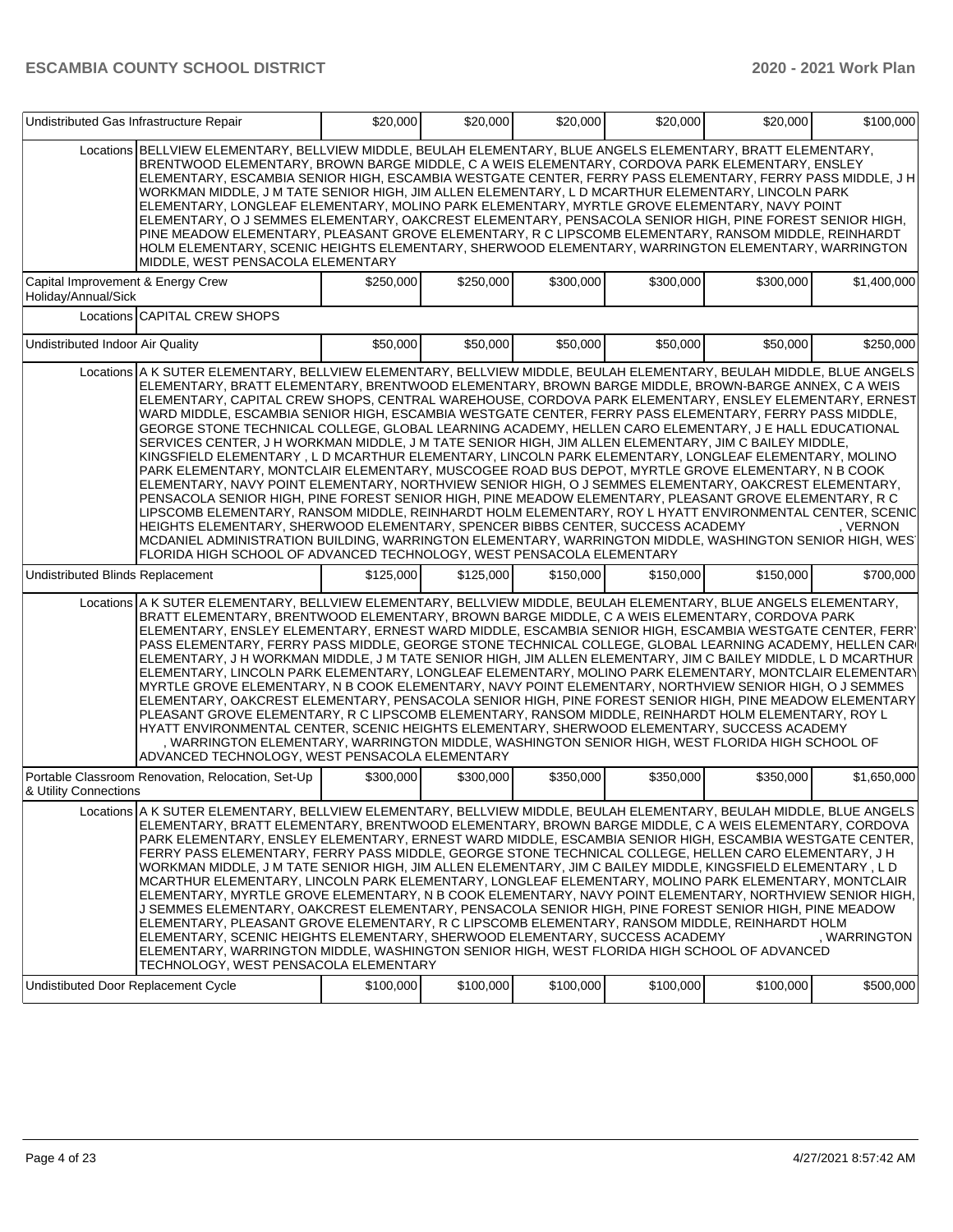| Locations BELLVIEW ELEMENTARY, BELLVIEW MIDDLE, BEULAH ELEMENTARY, BLUE ANGELS ELEMENTARY, BRATT ELEMENTARY,<br>BRENTWOOD ELEMENTARY, BROWN BARGE MIDDLE, C A WEIS ELEMENTARY, CORDOVA PARK ELEMENTARY, ENSLEY<br>ELEMENTARY, ESCAMBIA SENIOR HIGH, ESCAMBIA WESTGATE CENTER, FERRY PASS ELEMENTARY, FERRY PASS MIDDLE,<br>GEORGE STONE TECHNICAL COLLEGE, GLOBAL LEARNING ACADEMY, HELLEN CARO ELEMENTARY, J H WORKMAN MIDDLE, J N<br>TATE SENIOR HIGH, JIM ALLEN ELEMENTARY, JIM C BAILEY MIDDLE, L D MCARTHUR ELEMENTARY, LINCOLN PARK<br>ELEMENTARY, LONGLEAF ELEMENTARY, MOLINO PARK ELEMENTARY, MONTCLAIR ELEMENTARY, MYRTLE GROVE<br>ELEMENTARY, N B COOK ELEMENTARY, NAVY POINT ELEMENTARY, NORTHVIEW SENIOR HIGH, O J SEMMES ELEMENTARY,<br>OAKCREST ELEMENTARY, PENSACOLA SENIOR HIGH, PINE FOREST SENIOR HIGH, PINE MEADOW ELEMENTARY, PLEASANT<br>GROVE ELEMENTARY, R C LIPSCOMB ELEMENTARY, RANSOM MIDDLE, REINHARDT HOLM ELEMENTARY, ROY L HYATT<br>ENVIRONMENTAL CENTER, SCENIC HEIGHTS ELEMENTARY, SHERWOOD ELEMENTARY, WARRINGTON ELEMENTARY,<br>WARRINGTON MIDDLE, WASHINGTON SENIOR HIGH, WEST FLORIDA HIGH SCHOOL OF ADVANCED TECHNOLOGY, WEST<br>PENSACOLA ELEMENTARY |                                                                                                                                                                                                                                                                                                                                                                                                                                                                                                                                                                                                                                                                                                                                                                                                                                                                                                                                                                                                                                                                                                                                                                                                                                                                                                                                                                                                                                                                                  |           |           |           |           |                                                       |             |  |
|--------------------------------------------------------------------------------------------------------------------------------------------------------------------------------------------------------------------------------------------------------------------------------------------------------------------------------------------------------------------------------------------------------------------------------------------------------------------------------------------------------------------------------------------------------------------------------------------------------------------------------------------------------------------------------------------------------------------------------------------------------------------------------------------------------------------------------------------------------------------------------------------------------------------------------------------------------------------------------------------------------------------------------------------------------------------------------------------------------------------------------------------------------------------------------------------|----------------------------------------------------------------------------------------------------------------------------------------------------------------------------------------------------------------------------------------------------------------------------------------------------------------------------------------------------------------------------------------------------------------------------------------------------------------------------------------------------------------------------------------------------------------------------------------------------------------------------------------------------------------------------------------------------------------------------------------------------------------------------------------------------------------------------------------------------------------------------------------------------------------------------------------------------------------------------------------------------------------------------------------------------------------------------------------------------------------------------------------------------------------------------------------------------------------------------------------------------------------------------------------------------------------------------------------------------------------------------------------------------------------------------------------------------------------------------------|-----------|-----------|-----------|-----------|-------------------------------------------------------|-------------|--|
| Undistributed Asbestos Abatement                                                                                                                                                                                                                                                                                                                                                                                                                                                                                                                                                                                                                                                                                                                                                                                                                                                                                                                                                                                                                                                                                                                                                           |                                                                                                                                                                                                                                                                                                                                                                                                                                                                                                                                                                                                                                                                                                                                                                                                                                                                                                                                                                                                                                                                                                                                                                                                                                                                                                                                                                                                                                                                                  | \$50,000  | \$50,000  | \$50,000  | \$50,000  | \$50,000                                              | \$250,000   |  |
|                                                                                                                                                                                                                                                                                                                                                                                                                                                                                                                                                                                                                                                                                                                                                                                                                                                                                                                                                                                                                                                                                                                                                                                            | Locations BELLVIEW ELEMENTARY, BELLVIEW MIDDLE, BEULAH ELEMENTARY, BLUE ANGELS ELEMENTARY, BRATT ELEMENTARY,<br>BRENTWOOD ELEMENTARY, BROWN BARGE MIDDLE, BROWN-BARGE ANNEX, C A WEIS ELEMENTARY, CENTRAL WAREHOUSE.<br>CORDOVA PARK ELEMENTARY, ENSLEY ELEMENTARY, ESCAMBIA SENIOR HIGH, ESCAMBIA WESTGATE CENTER, FERRY PASS<br>ELEMENTARY, FERRY PASS MIDDLE, GEORGE STONE TECHNICAL COLLEGE, GLOBAL LEARNING ACADEMY, HELLEN CARO<br>ELEMENTARY, J E HALL EDUCATIONAL SERVICES CENTER, J H WORKMAN MIDDLE, J M TATE SENIOR HIGH, JIM ALLEN<br>ELEMENTARY, JIM C BAILEY MIDDLE, JUDY ANDREWS SCHOOL, L D MCARTHUR ELEMENTARY, LINCOLN PARK ELEMENTARY,<br>LONGLEAF ELEMENTARY, MCMILLAN PRE-K CENTER, MOLINO PARK ELEMENTARY, MONTCLAIR ELEMENTARY, MYRTLE GROVE<br>ELEMENTARY, N B COOK ELEMENTARY, NAVY POINT ELEMENTARY, NORTHVIEW SENIOR HIGH, O J SEMMES ELEMENTARY,<br>OAKCREST ELEMENTARY, PENSACOLA SENIOR HIGH, PINE FOREST SENIOR HIGH, PINE MEADOW ELEMENTARY, PLEASANT<br>GROVE ELEMENTARY, R C LIPSCOMB ELEMENTARY, RANSOM MIDDLE, REINHARDT HOLM ELEMENTARY, ROY L HYATT<br>ENVIRONMENTAL CENTER, SCENIC HEIGHTS ELEMENTARY, SHERWOOD ELEMENTARY, SPENCER BIBBS CENTER, VERNON<br>MCDANIEL ADMINISTRATION BUILDING, WARRINGTON ELEMENTARY, WARRINGTON MIDDLE, WASHINGTON SENIOR HIGH, WEST<br>FLORIDA HIGH SCHOOL OF ADVANCED TECHNOLOGY, WEST PENSACOLA ELEMENTARY                                                                                             |           |           |           |           |                                                       |             |  |
| Bleacher Repair and Replace Cycle                                                                                                                                                                                                                                                                                                                                                                                                                                                                                                                                                                                                                                                                                                                                                                                                                                                                                                                                                                                                                                                                                                                                                          |                                                                                                                                                                                                                                                                                                                                                                                                                                                                                                                                                                                                                                                                                                                                                                                                                                                                                                                                                                                                                                                                                                                                                                                                                                                                                                                                                                                                                                                                                  | \$100,000 | \$100,000 | \$100,000 | \$100,000 | \$100,000                                             | \$500,000   |  |
|                                                                                                                                                                                                                                                                                                                                                                                                                                                                                                                                                                                                                                                                                                                                                                                                                                                                                                                                                                                                                                                                                                                                                                                            | Locations BELLVIEW MIDDLE, BROWN BARGE MIDDLE, ERNEST WARD MIDDLE, ESCAMBIA SENIOR HIGH, FERRY PASS MIDDLE, GEORGE<br>STONE TECHNICAL COLLEGE, J H WORKMAN MIDDLE, J M TATE SENIOR HIGH, NORTHVIEW SENIOR HIGH, PENSACOLA SENIOR<br>HIGH, PINE FOREST SENIOR HIGH, RANSOM MIDDLE, SUCCESS ACADEMY<br>WASHINGTON SENIOR HIGH, WEST FLORIDA HIGH SCHOOL OF ADVANCED TECHNOLOGY                                                                                                                                                                                                                                                                                                                                                                                                                                                                                                                                                                                                                                                                                                                                                                                                                                                                                                                                                                                                                                                                                                     |           |           |           |           | , WARRINGTON MIDDLE,                                  |             |  |
| <b>Facilities Planning Salary Abatement</b>                                                                                                                                                                                                                                                                                                                                                                                                                                                                                                                                                                                                                                                                                                                                                                                                                                                                                                                                                                                                                                                                                                                                                |                                                                                                                                                                                                                                                                                                                                                                                                                                                                                                                                                                                                                                                                                                                                                                                                                                                                                                                                                                                                                                                                                                                                                                                                                                                                                                                                                                                                                                                                                  | \$938,670 | \$949.032 | \$987,373 | \$987,373 | \$987,373                                             | \$4,849,821 |  |
|                                                                                                                                                                                                                                                                                                                                                                                                                                                                                                                                                                                                                                                                                                                                                                                                                                                                                                                                                                                                                                                                                                                                                                                            | Locations CAPITAL CREW SHOPS, J E HALL EDUCATIONAL SERVICES CENTER                                                                                                                                                                                                                                                                                                                                                                                                                                                                                                                                                                                                                                                                                                                                                                                                                                                                                                                                                                                                                                                                                                                                                                                                                                                                                                                                                                                                               |           |           |           |           |                                                       |             |  |
| Undistributed Preventative Maintenance                                                                                                                                                                                                                                                                                                                                                                                                                                                                                                                                                                                                                                                                                                                                                                                                                                                                                                                                                                                                                                                                                                                                                     |                                                                                                                                                                                                                                                                                                                                                                                                                                                                                                                                                                                                                                                                                                                                                                                                                                                                                                                                                                                                                                                                                                                                                                                                                                                                                                                                                                                                                                                                                  | \$125,000 | \$100,000 | \$200,000 | \$200,000 | \$200,000                                             | \$825,000   |  |
|                                                                                                                                                                                                                                                                                                                                                                                                                                                                                                                                                                                                                                                                                                                                                                                                                                                                                                                                                                                                                                                                                                                                                                                            | Locations A K SUTER ELEMENTARY, BELLVIEW ELEMENTARY, BELLVIEW MIDDLE, BEULAH ELEMENTARY, BEULAH MIDDLE, BLUE ANGELS<br>ELEMENTARY, BRATT ELEMENTARY, BRENTWOOD ELEMENTARY, BROWN BARGE MIDDLE, BROWN-BARGE ANNEX, C A WEIS<br>ELEMENTARY, CAPITAL CREW SHOPS, CENTRAL WAREHOUSE, CORDOVA PARK ELEMENTARY, ENSLEY ELEMENTARY, ERNEST<br>WARD MIDDLE, ESCAMBIA SENIOR HIGH, ESCAMBIA WESTGATE CENTER, FERRY PASS ELEMENTARY, FERRY PASS MIDDLE,<br>GEORGE STONE TECHNICAL COLLEGE, GLOBAL LEARNING ACADEMY, HELLEN CARO ELEMENTARY, J E HALL EDUCATIONAL<br>SERVICES CENTER, J H WORKMAN MIDDLE, J M TATE SENIOR HIGH, JIM ALLEN ELEMENTARY, JIM C BAILEY MIDDLE,<br>KINGSFIELD ELEMENTARY, L D MCARTHUR ELEMENTARY, LINCOLN PARK ELEMENTARY, LONGLEAF ELEMENTARY, MOLINO<br>PARK ELEMENTARY, MONTCLAIR ELEMENTARY, MUSCOGEE ROAD BUS DEPOT, MYRTLE GROVE ELEMENTARY, N B COOK<br>ELEMENTARY, NAVY POINT ELEMENTARY, NORTHVIEW SENIOR HIGH, O J SEMMES ELEMENTARY, OAKCREST ELEMENTARY,<br>PENSACOLA SENIOR HIGH, PINE FOREST SENIOR HIGH, PINE MEADOW ELEMENTARY, PLEASANT GROVE ELEMENTARY, R C<br>LIPSCOMB ELEMENTARY, RANSOM MIDDLE, REINHARDT HOLM ELEMENTARY, ROY L HYATT ENVIRONMENTAL CENTER, SCENIC<br>HEIGHTS ELEMENTARY, SHERWOOD ELEMENTARY, SPENCER BIBBS CENTER, SUCCESS ACADEMY<br>MCDANIEL ADMINISTRATION BUILDING, WARRINGTON ELEMENTARY, WARRINGTON MIDDLE, WASHINGTON SENIOR HIGH, WES<br>FLORIDA HIGH SCHOOL OF ADVANCED TECHNOLOGY, WEST PENSACOLA ELEMENTARY |           |           |           |           |                                                       | , VERNON    |  |
| <b>Energy Management DDC Controls</b>                                                                                                                                                                                                                                                                                                                                                                                                                                                                                                                                                                                                                                                                                                                                                                                                                                                                                                                                                                                                                                                                                                                                                      |                                                                                                                                                                                                                                                                                                                                                                                                                                                                                                                                                                                                                                                                                                                                                                                                                                                                                                                                                                                                                                                                                                                                                                                                                                                                                                                                                                                                                                                                                  | \$200,000 | \$200,000 | \$200,000 | \$200,000 | \$200.000                                             | \$1,000,000 |  |
|                                                                                                                                                                                                                                                                                                                                                                                                                                                                                                                                                                                                                                                                                                                                                                                                                                                                                                                                                                                                                                                                                                                                                                                            | Locations A K SUTER ELEMENTARY, BELLVIEW ELEMENTARY, BELLVIEW MIDDLE, BEULAH ELEMENTARY, BEULAH MIDDLE, BLUE ANGELS<br>ELEMENTARY, BRATT ELEMENTARY, BRENTWOOD ELEMENTARY, BROWN BARGE MIDDLE, BROWN-BARGE ANNEX, C A WEIS<br>ELEMENTARY, CENTRAL WAREHOUSE, CORDOVA PARK ELEMENTARY, ENSLEY ELEMENTARY, ERNEST WARD MIDDLE,<br>ESCAMBIA SENIOR HIGH, ESCAMBIA WESTGATE CENTER, FERRY PASS ELEMENTARY, FERRY PASS MIDDLE, GEORGE STONE<br>TECHNICAL COLLEGE, GLOBAL LEARNING ACADEMY, HELLEN CARO ELEMENTARY, J E HALL EDUCATIONAL SERVICES CENTER<br>J H WORKMAN MIDDLE, J M TATE SENIOR HIGH, JIM ALLEN ELEMENTARY, JIM C BAILEY MIDDLE, KINGSFIELD ELEMENTARY, L L<br>MCARTHUR ELEMENTARY, LINCOLN PARK ELEMENTARY, LONGLEAF ELEMENTARY, MOLINO PARK ELEMENTARY, MONTCLAIR<br>ELEMENTARY, MYRTLE GROVE ELEMENTARY, N B COOK ELEMENTARY, NAVY POINT ELEMENTARY, NORTHVIEW SENIOR HIGH,<br>J SEMMES ELEMENTARY, OAKCREST ELEMENTARY, PENSACOLA SENIOR HIGH, PINE FOREST SENIOR HIGH, PINE MEADOW<br>ELEMENTARY, PLEASANT GROVE ELEMENTARY, R C LIPSCOMB ELEMENTARY, RANSOM MIDDLE, REINHARDT HOLM<br>IELEMENTARY, ROY L HYATT ENVIRONMENTAL CENTER, SCENIC HEIGHTS ELEMENTARY, SHERWOOD ELEMENTARY, SPENCER<br>BIBBS CENTER, SUCCESS ACADEMY<br>ELEMENTARY, WARRINGTON MIDDLE, WASHINGTON SENIOR HIGH, WEST FLORIDA HIGH SCHOOL OF ADVANCED<br>TECHNOLOGY, WEST PENSACOLA ELEMENTARY                                                                                            |           |           |           |           | , VERNON MCDANIEL ADMINISTRATION BUILDING, WARRINGTON |             |  |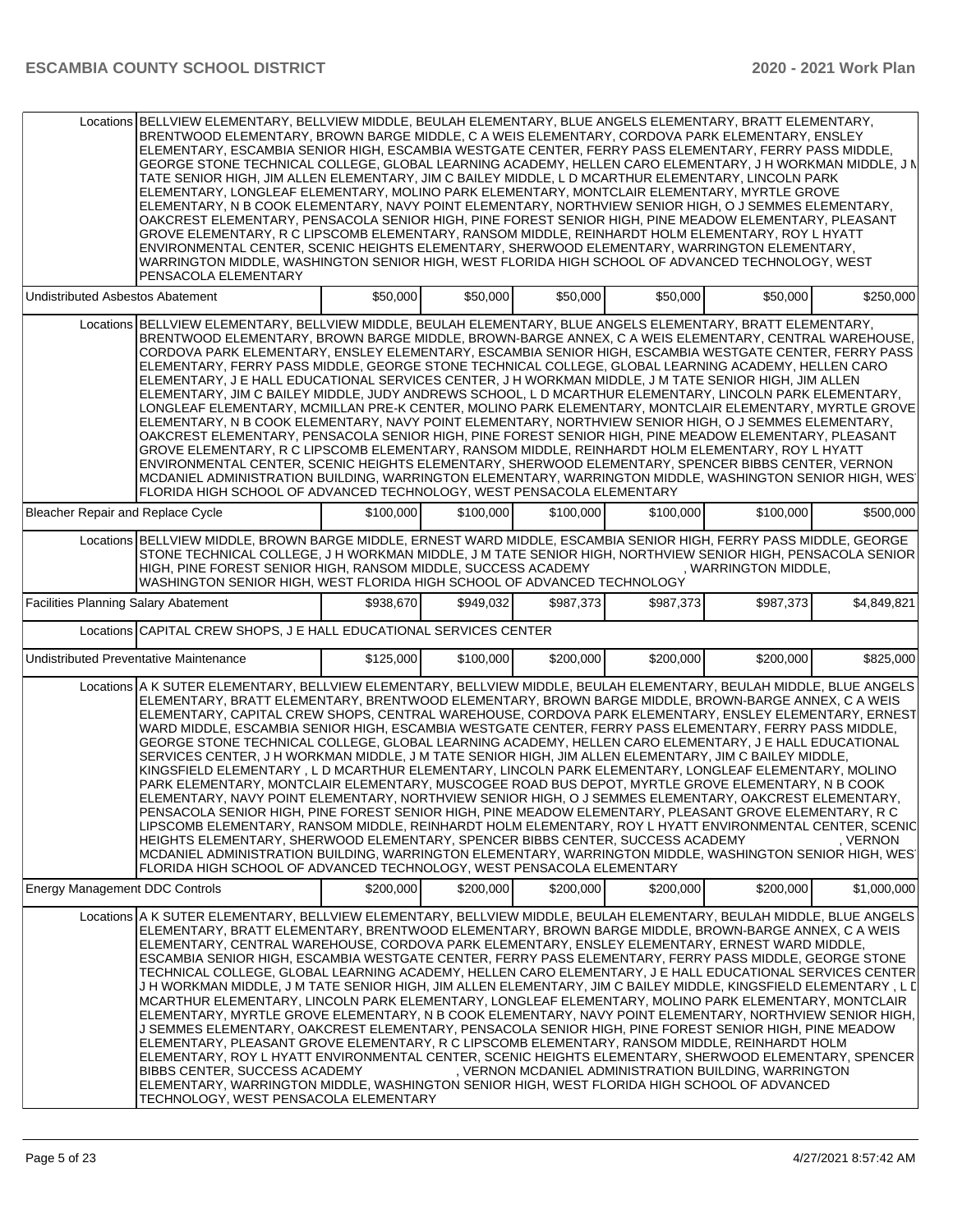| <b>Ancillary Facilities</b>                                                                                                                                                                                                                                                                                                                                                                                                                                                                                                                                                                                                                                                                                                                                                                                                                                                                                                                                                                                                                                                                                                                                                                                                                                                                                                                                                                                                                                                                                                                                                                          | \$500,000                                                                                                                                                                                                                                                                                                                                                                                                                                                                                                                                                                                                                                                                                                                                                                                                                                                                                                                                                                                                                                                                                                                                                                                                                                                                                                                                                                                                                                                                                                                                                                                                                                                     | \$800,000   | \$800,000   | \$800,000   | \$800,000                                             | \$3,700,000  |  |  |  |
|------------------------------------------------------------------------------------------------------------------------------------------------------------------------------------------------------------------------------------------------------------------------------------------------------------------------------------------------------------------------------------------------------------------------------------------------------------------------------------------------------------------------------------------------------------------------------------------------------------------------------------------------------------------------------------------------------------------------------------------------------------------------------------------------------------------------------------------------------------------------------------------------------------------------------------------------------------------------------------------------------------------------------------------------------------------------------------------------------------------------------------------------------------------------------------------------------------------------------------------------------------------------------------------------------------------------------------------------------------------------------------------------------------------------------------------------------------------------------------------------------------------------------------------------------------------------------------------------------|---------------------------------------------------------------------------------------------------------------------------------------------------------------------------------------------------------------------------------------------------------------------------------------------------------------------------------------------------------------------------------------------------------------------------------------------------------------------------------------------------------------------------------------------------------------------------------------------------------------------------------------------------------------------------------------------------------------------------------------------------------------------------------------------------------------------------------------------------------------------------------------------------------------------------------------------------------------------------------------------------------------------------------------------------------------------------------------------------------------------------------------------------------------------------------------------------------------------------------------------------------------------------------------------------------------------------------------------------------------------------------------------------------------------------------------------------------------------------------------------------------------------------------------------------------------------------------------------------------------------------------------------------------------|-------------|-------------|-------------|-------------------------------------------------------|--------------|--|--|--|
| Locations BROWN-BARGE ANNEX, CENTRAL WAREHOUSE, J E HALL EDUCATIONAL SERVICES CENTER, MUSCOGEE ROAD BUS DEPOT,<br>SPENCER BIBBS CENTER, VERNON MCDANIEL ADMINISTRATION BUILDING                                                                                                                                                                                                                                                                                                                                                                                                                                                                                                                                                                                                                                                                                                                                                                                                                                                                                                                                                                                                                                                                                                                                                                                                                                                                                                                                                                                                                      |                                                                                                                                                                                                                                                                                                                                                                                                                                                                                                                                                                                                                                                                                                                                                                                                                                                                                                                                                                                                                                                                                                                                                                                                                                                                                                                                                                                                                                                                                                                                                                                                                                                               |             |             |             |                                                       |              |  |  |  |
| <b>Undistributed Sitework</b>                                                                                                                                                                                                                                                                                                                                                                                                                                                                                                                                                                                                                                                                                                                                                                                                                                                                                                                                                                                                                                                                                                                                                                                                                                                                                                                                                                                                                                                                                                                                                                        | \$40,000                                                                                                                                                                                                                                                                                                                                                                                                                                                                                                                                                                                                                                                                                                                                                                                                                                                                                                                                                                                                                                                                                                                                                                                                                                                                                                                                                                                                                                                                                                                                                                                                                                                      | \$345.081   | \$500,000   | \$500,000   | \$500,000                                             | \$1,885,081  |  |  |  |
|                                                                                                                                                                                                                                                                                                                                                                                                                                                                                                                                                                                                                                                                                                                                                                                                                                                                                                                                                                                                                                                                                                                                                                                                                                                                                                                                                                                                                                                                                                                                                                                                      | Locations A K SUTER ELEMENTARY, ADMINISTRATIVE ANNEX, BELLVIEW ELEMENTARY, BELLVIEW MIDDLE, BEULAH ELEMENTARY,<br>BEULAH MIDDLE, BLUE ANGELS ELEMENTARY, BRATT ELEMENTARY, BRENTWOOD ELEMENTARY, BROWN BARGE MIDDLE,<br>BROWN-BARGE ANNEX, BYRNEVILLE ELEMENTARY-CHARTER SCHOOL, C A WEIS ELEMENTARY, CAMELOT, CAPITAL CREW<br>SHOPS, CENTRAL WAREHOUSE, CORDOVA PARK ELEMENTARY, ENSLEY ELEMENTARY, ERNEST WARD MIDDLE, ESCAMBIA<br>SENIOR HIGH, ESCAMBIA WESTGATE CENTER, FERRY PASS ELEMENTARY, FERRY PASS MIDDLE, GEORGE STONE TECHNICAL<br>COLLEGE, GLOBAL LEARNING ACADEMY, HELLEN CARO ELEMENTARY, J E HALL EDUCATIONAL SERVICES CENTER, J H<br>WORKMAN MIDDLE, J M TATE SENIOR HIGH, JIM ALLEN ELEMENTARY, JIM C BAILEY MIDDLE, JOHN A GIBSON HEADSTART<br>PROGRAM, JUDY ANDREWS SCHOOL, KINGSFIELD ELEMENTARY, L D MCARTHUR ELEMENTARY, LINCOLN PARK ELEMENTARY,<br>LONGLEAF ELEMENTARY, MCMILLAN PRE-K CENTER, MOLINO PARK ELEMENTARY, MONTCLAIR ELEMENTARY, MUSCOGEE<br>ROAD BUS DEPOT, MYRTLE GROVE ELEMENTARY, N B COOK ELEMENTARY, NAVY POINT ELEMENTARY, NORTHVIEW SENIOR<br>HIGH, O J SEMMES ELEMENTARY, OAKCREST ELEMENTARY, PENSACOLA SENIOR HIGH, PINE FOREST SENIOR HIGH, PINE<br>MEADOW ELEMENTARY, PLEASANT GROVE ELEMENTARY, R C LIPSCOMB ELEMENTARY, RANSOM MIDDLE, REINHARDT HOLM<br>ELEMENTARY, ROY L HYATT ENVIRONMENTAL CENTER, SCENIC HEIGHTS ELEMENTARY, SHERWOOD ELEMENTARY, SPENCER <br><b>BIBBS CENTER, SUCCESS ACADEMY</b><br>, VERNON MCDANIEL ADMINISTRATION BUILDING, WARRINGTON<br>ELEMENTARY, WARRINGTON MIDDLE, WASHINGTON SENIOR HIGH, WEST FLORIDA HIGH SCHOOL OF ADVANCED<br>TECHNOLOGY, WEST PENSACOLA ELEMENTARY |             |             |             |                                                       |              |  |  |  |
| <b>Undistributed Project Requests</b>                                                                                                                                                                                                                                                                                                                                                                                                                                                                                                                                                                                                                                                                                                                                                                                                                                                                                                                                                                                                                                                                                                                                                                                                                                                                                                                                                                                                                                                                                                                                                                | \$2,309,488                                                                                                                                                                                                                                                                                                                                                                                                                                                                                                                                                                                                                                                                                                                                                                                                                                                                                                                                                                                                                                                                                                                                                                                                                                                                                                                                                                                                                                                                                                                                                                                                                                                   | \$600,000   | \$3,863,706 | \$4,045,185 | \$3,207,589                                           | \$14,025,968 |  |  |  |
| Locations A K SUTER ELEMENTARY, ADMINISTRATIVE ANNEX, BELLVIEW ELEMENTARY, BELLVIEW MIDDLE, BEULAH ELEMENTARY,<br>BEULAH MIDDLE, BLUE ANGELS ELEMENTARY, BRATT ELEMENTARY, BRENTWOOD ELEMENTARY, BROWN BARGE MIDDLE,<br>BROWN-BARGE ANNEX, BYRNEVILLE ELEMENTARY-CHARTER SCHOOL, C A WEIS ELEMENTARY, CAMELOT, CAPITAL CREW<br>SHOPS, CENTRAL WAREHOUSE, CORDOVA PARK ELEMENTARY, ENSLEY ELEMENTARY, ERNEST WARD MIDDLE, ESCAMBIA<br>SENIOR HIGH, ESCAMBIA WESTGATE CENTER, FERRY PASS ELEMENTARY, FERRY PASS MIDDLE, GEORGE STONE TECHNICAL<br>COLLEGE, GLOBAL LEARNING ACADEMY, HELLEN CARO ELEMENTARY, J E HALL EDUCATIONAL SERVICES CENTER, J H<br>WORKMAN MIDDLE, J M TATE SENIOR HIGH, JIM ALLEN ELEMENTARY, JIM C BAILEY MIDDLE, JOHN A GIBSON HEADSTART<br>PROGRAM, JUDY ANDREWS SCHOOL, KINGSFIELD ELEMENTARY , L D MCARTHUR ELEMENTARY, LINCOLN PARK ELEMENTARY,<br>LONGLEAF ELEMENTARY, MCMILLAN PRE-K CENTER, MOLINO PARK ELEMENTARY, MONTCLAIR ELEMENTARY, MUSCOGEE<br>ROAD BUS DEPOT, MYRTLE GROVE ELEMENTARY, N B COOK ELEMENTARY, NAVY POINT ELEMENTARY, NORTHVIEW SENIOR<br>HIGH, O J SEMMES ELEMENTARY, OAKCREST ELEMENTARY, PENSACOLA SENIOR HIGH, PINE FOREST SENIOR HIGH, PINE<br>MEADOW ELEMENTARY, PLEASANT GROVE ELEMENTARY, R C LIPSCOMB ELEMENTARY, RANSOM MIDDLE, REINHARDT HOLM<br>ELEMENTARY, ROY L HYATT ENVIRONMENTAL CENTER, SCENIC HEIGHTS ELEMENTARY, SHERWOOD ELEMENTARY, SPENCER<br><b>BIBBS CENTER, SUCCESS ACADEMY</b><br>ELEMENTARY, WARRINGTON MIDDLE, WASHINGTON SENIOR HIGH, WEST FLORIDA HIGH SCHOOL OF ADVANCED<br>TECHNOLOGY, WEST PENSACOLA ELEMENTARY |                                                                                                                                                                                                                                                                                                                                                                                                                                                                                                                                                                                                                                                                                                                                                                                                                                                                                                                                                                                                                                                                                                                                                                                                                                                                                                                                                                                                                                                                                                                                                                                                                                                               |             |             |             | , VERNON MCDANIEL ADMINISTRATION BUILDING, WARRINGTON |              |  |  |  |
|                                                                                                                                                                                                                                                                                                                                                                                                                                                                                                                                                                                                                                                                                                                                                                                                                                                                                                                                                                                                                                                                                                                                                                                                                                                                                                                                                                                                                                                                                                                                                                                                      | Total:<br>\$5,708,158                                                                                                                                                                                                                                                                                                                                                                                                                                                                                                                                                                                                                                                                                                                                                                                                                                                                                                                                                                                                                                                                                                                                                                                                                                                                                                                                                                                                                                                                                                                                                                                                                                         | \$5,089,113 | \$8,796,079 | \$8,977,558 | \$8,139,962                                           | \$36,710,870 |  |  |  |

### **Local 1.50 Mill Expenditure For Maintenance, Repair and Renovation**

Anticipated expenditures expected from local funding sources over the years covered by the current work plan.

| <b>Item</b>                               | 2020 - 2021<br><b>Actual Budget</b> | 2021 - 2022<br>Projected | 2022 - 2023<br>Projected | 2023 - 2024<br>Projected | 2024 - 2025<br>Projected | Total        |
|-------------------------------------------|-------------------------------------|--------------------------|--------------------------|--------------------------|--------------------------|--------------|
| Remaining Maint and Repair from 1.5 Mills | \$5,708,158                         | \$5,089,113              | \$8,796,079              | \$8,977,558              | \$8,139,962              | \$36,710,870 |
| Maintenance/Repair Salaries               | \$0                                 | \$0                      | \$0                      | \$0                      | \$0                      | \$0          |
| School Bus Purchases                      | \$3,480,540                         | \$3,600,000              | \$3,700,000              | \$3,900,000              | \$4,000,000              | \$18,680,540 |
| Other Vehicle Purchases                   | \$0                                 | \$0                      | \$0                      | \$0                      | \$0                      | \$0          |
| Capital Outlay Equipment                  | \$5,408,194                         | \$5,836,005              | \$6,350,000              | \$6,350,000              | \$6,332,344              | \$30,276,543 |
| Rent/Lease Payments                       | \$0                                 | \$0                      | \$0                      | \$0                      | \$0                      | \$0          |
| ICOP Debt Service                         | \$5,414,594                         | \$6,043,325              | \$5,048,175              | \$5,047,595              | \$5,045,855              | \$26,599,544 |
| Rent/Lease Relocatables                   | \$0                                 | \$0                      | \$0                      | \$0                      | \$0                      | \$0          |
| <b>Environmental Problems</b>             | \$0                                 | \$0                      | \$0                      | \$0                      | \$0                      | \$0          |
| ls.1011.14 Debt Service                   | \$0                                 | \$0                      | \$0                      | \$0                      | \$0                      | \$0          |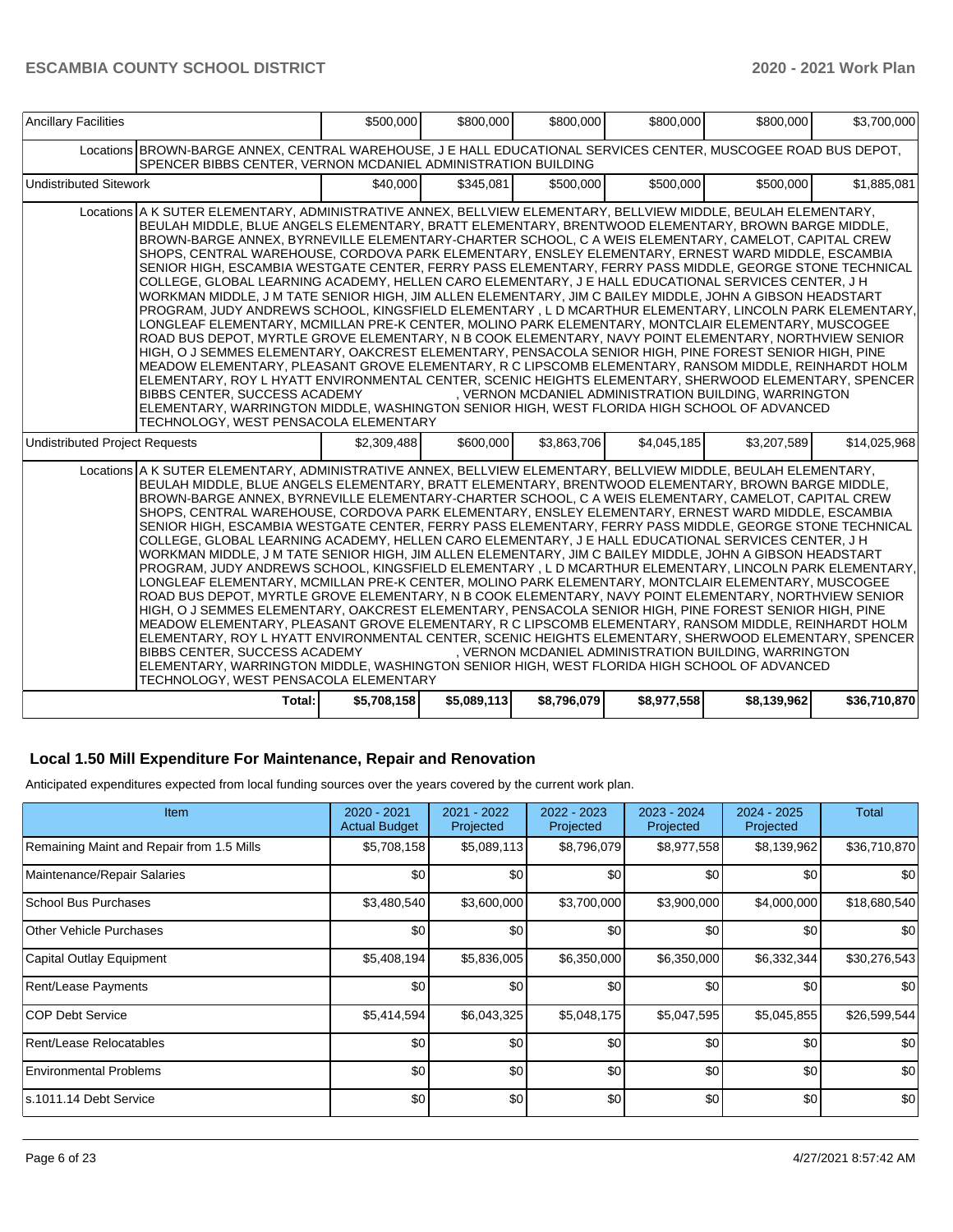| Special Facilities Construction Account                       | \$0          | \$0          | \$0          | \$0          | \$0          | \$0           |
|---------------------------------------------------------------|--------------|--------------|--------------|--------------|--------------|---------------|
| Premiums for Property Casualty Insurance - 1011.71<br> (4a,b) | \$0          | \$0          | \$0          | \$0          | \$0          | \$0           |
| Qualified School Construction Bonds (QSCB)                    | \$0          | \$0          | \$0          | \$0          | \$0          | \$0           |
| Qualified Zone Academy Bonds (QZAB)                           | \$0          | \$0          | \$0          | \$0          | \$0          | \$0           |
| Software                                                      | \$300,000    | \$300,000    | \$300,000    | \$300,000    | \$300,000    | \$1,500,000   |
| Maintenance Transfer                                          | \$4,700,000  | \$4,700,000  | \$5,000,000  | \$5,000,000  | \$5,000,000  | \$24,400,000  |
| <b>Property Insurance</b>                                     | \$3,225,364  | \$3,225,364  | \$3,225,364  | \$3,225,364  | \$3,225,364  | \$16,126,820  |
| <b>Local Expenditure Totals:</b>                              | \$28,236,850 | \$28,793,807 | \$32,419,618 | \$32,800,517 | \$32,043,525 | \$154,294,317 |

# **Revenue**

# **1.50 Mill Revenue Source**

Schedule of Estimated Capital Outlay Revenue from each currently approved source which is estimated to be available for expenditures on the projects included in the tentative district facilities work program. All amounts are NET after considering carryover balances, interest earned, new COP's, 1011.14 and 1011.15 loans, etc. Districts cannot use 1.5-Mill funds for salaries except for those explicitly associated with maintenance/repair projects. (1011.71 (5), F.S.)

| Item                                                                                | Fund | $2020 - 2021$<br><b>Actual Value</b> | 2021 - 2022<br>Projected | $2022 - 2023$<br>Projected | $2023 - 2024$<br>Projected | $2024 - 2025$<br>Projected | Total             |
|-------------------------------------------------------------------------------------|------|--------------------------------------|--------------------------|----------------------------|----------------------------|----------------------------|-------------------|
| (1) Non-exempt property<br>lassessed valuation                                      |      | \$21,771,565,790                     | \$22,098,139,277         | \$22,429,611,366           | \$22,766,055,536           | \$23,107,546,370           | \$112,172,918,339 |
| (2) The Millage projected for<br>discretionary capital outlay per<br>ls.1011.71     |      | 1.35                                 | 1.50                     | 1.50                       | 1.50                       | 1.50                       |                   |
| $(3)$ Full value of the 1.50-Mill<br>discretionary capital outlay per<br>ls.1011.71 |      | \$36,576,231                         | \$37.124.874             | \$37,681,747               | \$38,246,973               | \$38,820,678               | \$188.450.503     |
| $(4)$ Value of the portion of the 1.50<br>-Mill ACTUALLY levied                     | 370  | \$28,236,850                         | \$31,821,321             | \$32,298,640               | \$32,783,120               | \$33,274,867               | \$158,414,798     |
| $(5)$ Difference of lines $(3)$ and $(4)$                                           |      | \$8,339,381                          | \$5,303,553              | \$5,383,107                | \$5,463,853                | \$5,545,811                | \$30,035,705      |

# **PECO Revenue Source**

The figure in the row designated "PECO Maintenance" will be subtracted from funds available for new construction because PECO maintenance dollars cannot be used for new construction.

| Item                                 | Fund | 2020 - 2021<br><b>Actual Budget</b> | 2021 - 2022<br>Projected | 2022 - 2023<br>Projected | 2023 - 2024<br>Projected | 2024 - 2025<br>Projected | <b>Total</b> |
|--------------------------------------|------|-------------------------------------|--------------------------|--------------------------|--------------------------|--------------------------|--------------|
| <b>PECO New Construction</b>         | 340  | \$0                                 | \$0                      | \$0 <sub>1</sub>         | \$0                      | \$0                      | \$0          |
| <b>PECO Maintenance Expenditures</b> |      | \$0                                 | \$0 <sub>1</sub>         | \$0 <sub>1</sub>         | \$0                      | \$0                      | \$0          |
|                                      |      | \$0                                 | \$0                      | \$0                      | \$0                      | \$0                      | \$0          |

# **CO & DS Revenue Source**

Revenue from Capital Outlay and Debt Service funds.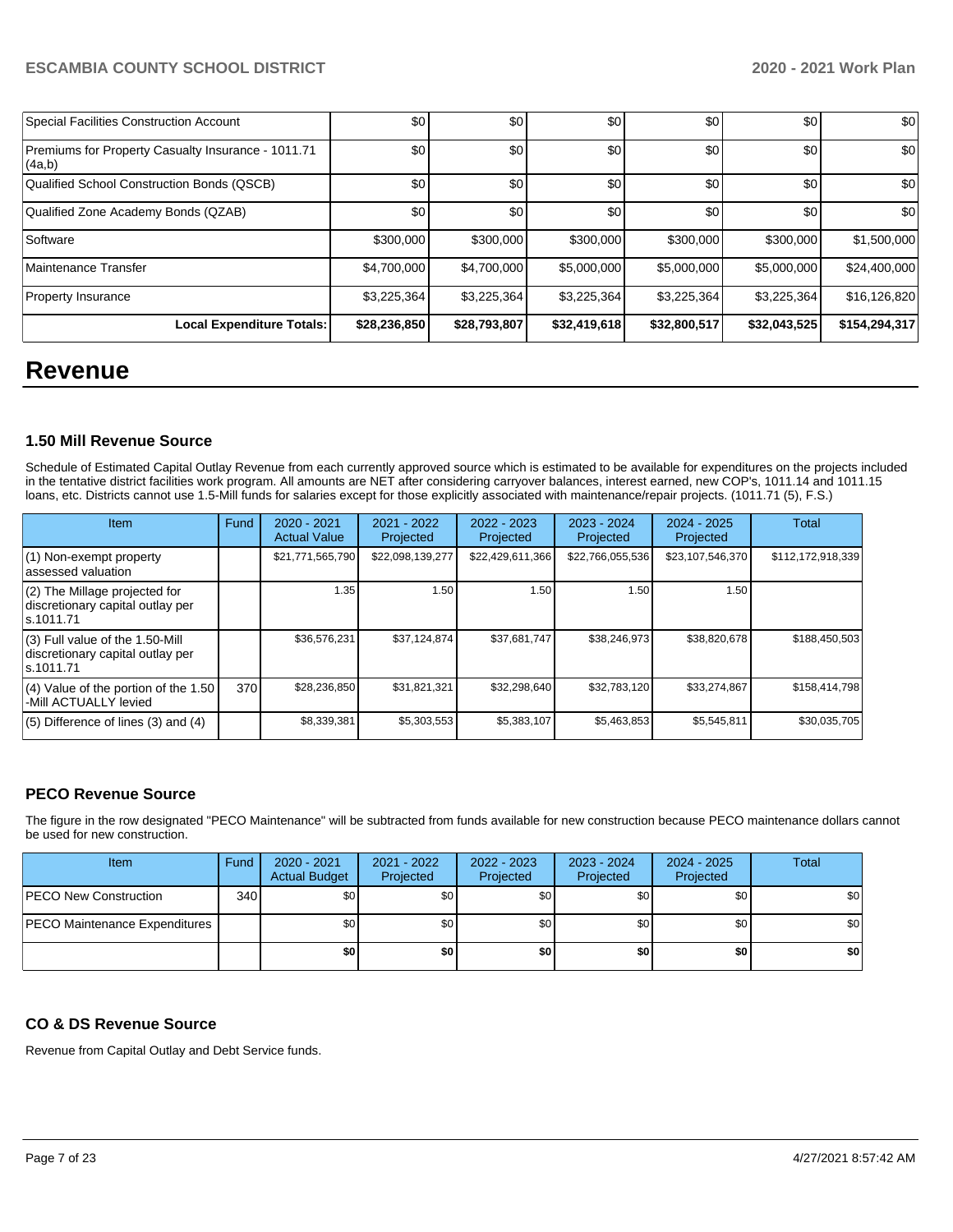| Item                                            | Fund | $2020 - 2021$<br><b>Actual Budget</b> | 2021 - 2022<br>Projected | 2022 - 2023<br>Projected | $2023 - 2024$<br>Projected | $2024 - 2025$<br>Projected | Total       |
|-------------------------------------------------|------|---------------------------------------|--------------------------|--------------------------|----------------------------|----------------------------|-------------|
| CO & DS Cash Flow-through<br><b>Distributed</b> | 360  | \$1,377,113                           | \$1,377,113              | \$1,377,113              | \$1,377,113                | \$1,377,113                | \$6,885,565 |
| CO & DS Interest on<br>Undistributed CO         | 360  | \$45,690                              | \$45,690                 | \$45.690                 | \$45,690                   | \$45,690                   | \$228.450   |
|                                                 |      | \$1,422,803                           | \$1,422,803              | \$1,422,803              | \$1,422,803                | \$1,422,803                | \$7,114,015 |

### **Fair Share Revenue Source**

Nothing reported for this section. All legally binding commitments for proportionate fair-share mitigation for impacts on public school facilities must be included in the 5-year district work program.

No

#### **Sales Surtax Referendum**

Specific information about any referendum for a 1-cent or ½-cent surtax referendum during the previous year.

**Did the school district hold a surtax referendum during the past fiscal year 2019 - 2020?**

# **Additional Revenue Source**

Any additional revenue sources

| Item                                                                                                   | 2020 - 2021<br><b>Actual Value</b> | 2021 - 2022<br>Projected | 2022 - 2023<br>Projected | 2023 - 2024<br>Projected | $2024 - 2025$<br>Projected | <b>Total</b>  |
|--------------------------------------------------------------------------------------------------------|------------------------------------|--------------------------|--------------------------|--------------------------|----------------------------|---------------|
| Proceeds from a s.1011.14/15 F.S. Loans                                                                | \$0                                | \$0                      | \$0                      | \$0                      | \$0                        | \$0           |
| District Bonds - Voted local bond<br>referendum proceeds per s.9, Art VII<br><b>State Constitution</b> | \$0                                | \$0                      | \$0                      | \$0                      | \$0                        | \$0           |
| Proceeds from Special Act Bonds                                                                        | \$0                                | \$0                      | \$0                      | \$0                      | \$0                        | \$0           |
| Estimated Revenue from CO & DS Bond<br>Sale                                                            | \$0                                | \$0                      | \$0                      | \$0                      | \$0                        | \$0           |
| Proceeds from Voted Capital<br>Improvements millage                                                    | \$0                                | \$0                      | \$0                      | \$0                      | \$0                        | \$0           |
| Other Revenue for Other Capital Projects                                                               | \$0                                | \$0                      | \$0                      | \$0                      | \$0                        | \$0           |
| Proceeds from 1/2 cent sales surtax<br>authorized by school board                                      | \$25,000,000                       | \$28,000,000             | \$28,000,000             | \$28,000,000             | \$28,000,000               | \$137,000,000 |
| Proceeds from local governmental<br>infrastructure sales surtax                                        | \$0                                | \$0                      | \$0                      | \$0                      | \$0                        | \$0           |
| Proceeds from Certificates of<br>Participation (COP's) Sale                                            | \$0                                | \$0                      | \$0                      | \$0                      | \$0                        | \$0           |
| Classrooms First Bond proceeds amount<br>authorized in FY 1997-98                                      | \$0                                | \$0                      | \$0                      | \$0                      | \$0                        | \$0           |
| <b>Classrooms for Kids</b>                                                                             | \$0                                | \$0                      | \$0                      | \$0                      | \$0                        | \$0           |
| <b>District Equity Recognition</b>                                                                     | \$0                                | \$0                      | \$0                      | \$0                      | \$0                        | \$0           |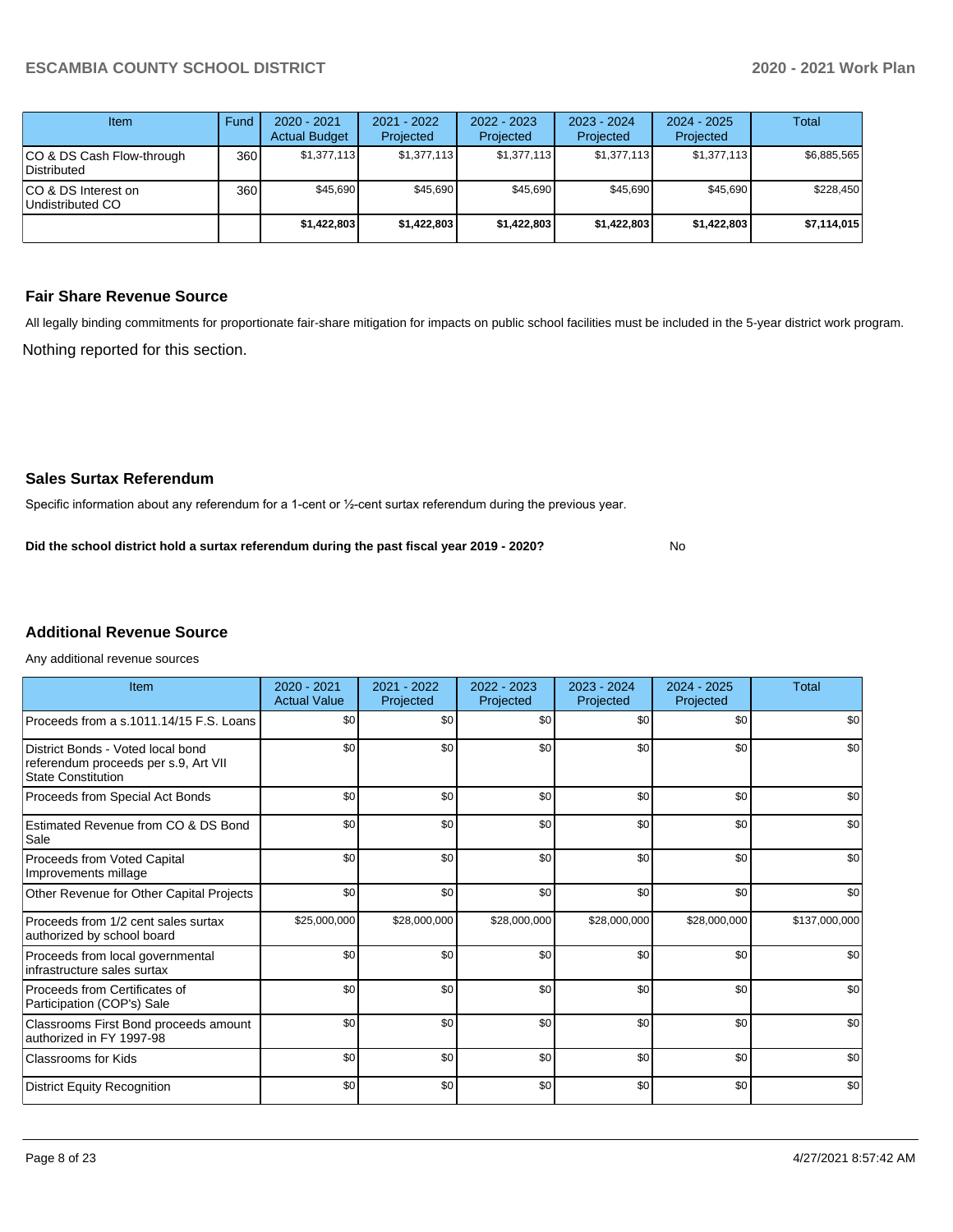| <b>Federal Grants</b>                                                                                                     | \$0           | \$0          | \$0          | \$0          | \$0          | \$0           |
|---------------------------------------------------------------------------------------------------------------------------|---------------|--------------|--------------|--------------|--------------|---------------|
| Proportionate share mitigation (actual<br>cash revenue only, not in kind donations)                                       | \$0           | \$0          | \$0          | \$0          | \$0          | \$0           |
| Impact fees received                                                                                                      | \$0           | \$0          | \$0          | \$0          | \$0          | \$0           |
| Private donations                                                                                                         | \$0           | \$0          | \$0          | \$0          | \$0          | \$0           |
| Grants from local governments or not-for-<br>profit organizations                                                         | \$0           | \$0          | \$0          | \$0          | \$0          | \$0           |
| Interest, Including Profit On Investment                                                                                  | \$0           | \$0          | \$0          | \$0          | \$0          | \$0           |
| Revenue from Bonds pledging proceeds<br>from 1 cent or 1/2 cent Sales Surtax                                              | \$0           | \$0          | \$0          | \$0          | \$0          | \$0           |
| <b>Total Fund Balance Carried Forward</b>                                                                                 | \$78,468,722  | \$0          | \$0          | \$0          | \$0          | \$78,468,722  |
| General Capital Outlay Obligated Fund<br><b>Balance Carried Forward From Total</b><br><b>Fund Balance Carried Forward</b> | \$0           | \$0          | \$0          | \$0          | \$0          | \$0           |
| Special Facilities Construction Account                                                                                   | \$0           | \$0          | \$0          | \$0          | \$0          | \$0           |
| One Cent - 1/2 Cent Sales Surtax Debt<br>Service From Total Fund Balance Carried<br>Forward                               | \$0           | \$0          | \$0          | \$0          | \$0          | \$0           |
| Capital Outlay Projects Funds Balance<br><b>Carried Forward From Total Fund</b><br><b>Balance Carried Forward</b>         | \$0           | \$0          | \$0          | \$0          | \$0          | \$0           |
| <b>Charter School Capital Outlay</b>                                                                                      | \$400,021     | \$400,021    | \$400,021    | \$400,021    | \$400,021    | \$2,000,105   |
| New Pleasant Grove Elementary School                                                                                      | \$44,650,000  | \$0          | \$0          | \$0          | \$0          | \$44,650,000  |
| <b>Subtotal</b>                                                                                                           | \$148,518,743 | \$28,400,021 | \$28,400,021 | \$28,400,021 | \$28,400,021 | \$262,118,827 |

# **Total Revenue Summary**

| Item Name                                                   | $2020 - 2021$<br><b>Budget</b> | 2021 - 2022<br>Projected | $2022 - 2023$<br>Projected | $2023 - 2024$<br>Projected | $2024 - 2025$<br>Projected | <b>Five Year Total</b> |
|-------------------------------------------------------------|--------------------------------|--------------------------|----------------------------|----------------------------|----------------------------|------------------------|
| Local 1.5 Mill Discretionary Capital Outlay  <br>l Revenue  | \$28,236,850                   | \$31,821,321             | \$32,298,640               | \$32,783,120               | \$33,274,867               | \$158,414,798          |
| IPECO and 1.5 Mill Maint and Other 1.5<br>Mill Expenditures | (\$28, 236, 850)               | (S28.793.807)            | (\$32,419,618)             | (\$32,800,517)             | (\$32,043,525)             | (\$154, 294, 317)      |
| <b>IPECO Maintenance Revenue</b>                            | \$0                            | \$0                      | \$0                        | \$0                        | \$0                        | \$0                    |
| Available 1.50 Mill for New<br>  Construction               | \$0                            | \$3,027,514              | (\$120,978)                | (\$17,397)                 | \$1,231,342                | \$4,120,481            |

| <b>Item Name</b>                      | 2020 - 2021<br><b>Budget</b> | 2021 - 2022<br>Projected | 2022 - 2023<br><b>Projected</b> | 2023 - 2024<br>Projected | 2024 - 2025<br>Projected | <b>Five Year Total</b> |
|---------------------------------------|------------------------------|--------------------------|---------------------------------|--------------------------|--------------------------|------------------------|
| ICO & DS Revenue                      | \$1,422,803                  | \$1,422,803              | \$1,422,803                     | \$1,422,803              | \$1,422,803              | \$7,114,015            |
| <b>IPECO New Construction Revenue</b> | \$0 <sub>1</sub>             | \$0 <sub>1</sub>         | \$0                             | \$0                      | \$0                      | \$0                    |
| Other/Additional Revenue              | \$148,518,743                | \$28,400,021             | \$28,400,021                    | \$28,400,021             | \$28,400,021             | \$262,118,827          |
| <b>Total Additional Revenuel</b>      | \$149,941,546                | \$29,822,824             | \$29,822,824                    | \$29,822,824             | \$29,822,824             | \$269,232,842          |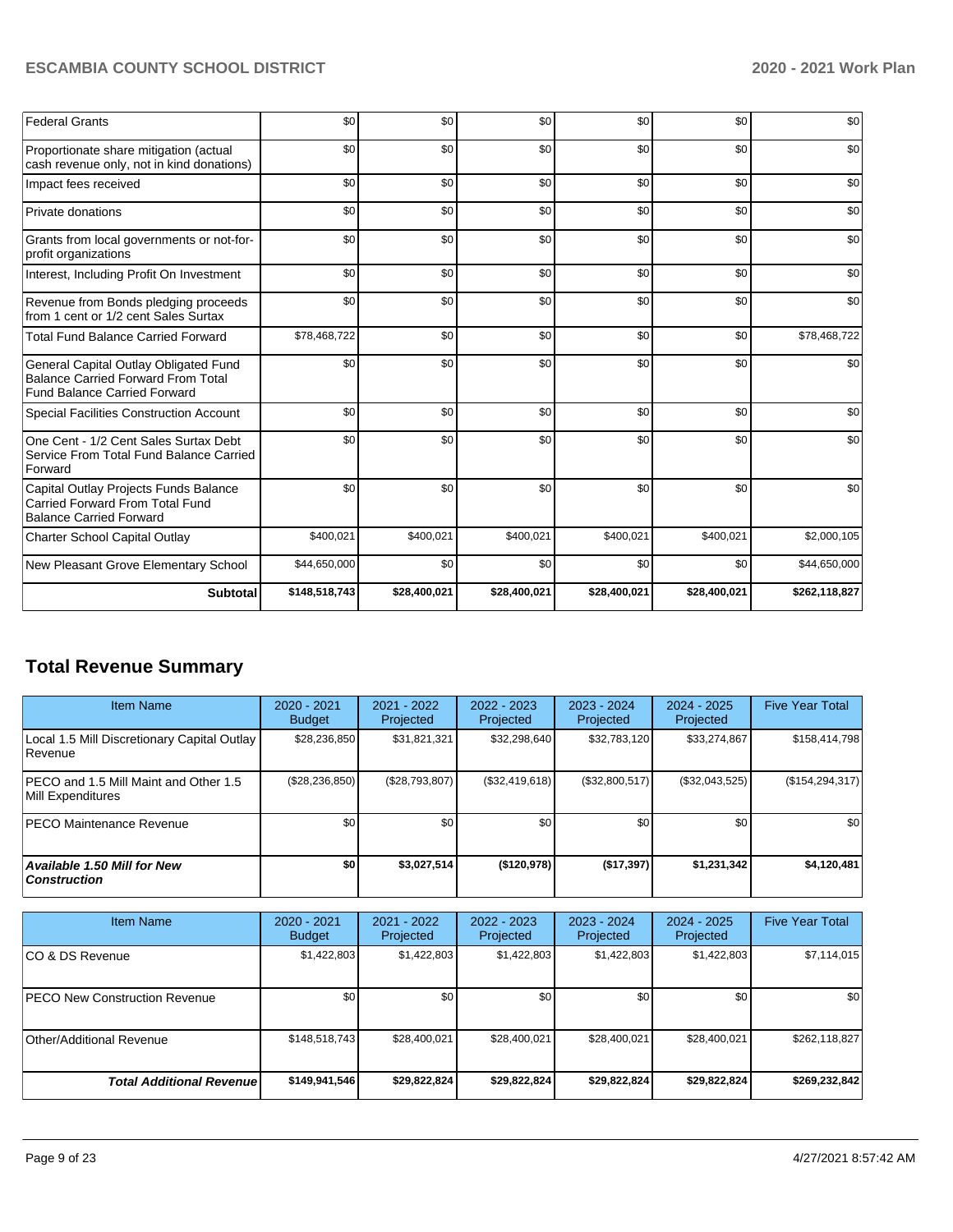| Total Available Revenue  \$149,941,546   \$32,850,338   \$29,701,846   \$29,805,427   \$31,054,166    \$273,353,323 |  |  |  |
|---------------------------------------------------------------------------------------------------------------------|--|--|--|
|                                                                                                                     |  |  |  |

# **Project Schedules**

#### **Capacity Project Schedules**

A schedule of capital outlay projects necessary to ensure the availability of satisfactory classrooms for the projected student enrollment in K-12 programs.

| <b>Project Description</b>                     | Location    |                          | $2020 - 2021$ | 2021 - 2022      | 2022 - 2023 | $2023 - 2024$ | $2024 - 2025$ | <b>Total</b>    | Funded |
|------------------------------------------------|-------------|--------------------------|---------------|------------------|-------------|---------------|---------------|-----------------|--------|
| INEW AGRISCIENCE IJ M TATE SENIOR<br> BUILDING | <b>HIGH</b> | Planned<br>Cost:         | \$2,414,706   | \$0              | \$0         | \$0           | \$0           | \$2,414,706 Yes |        |
|                                                |             | <b>Student Stations:</b> | 50            |                  | 01          |               |               | 50              |        |
|                                                |             | Total Classrooms:        |               |                  | $\Omega$    |               |               |                 |        |
|                                                |             | Gross Sq Ft:             | 16,600        |                  | 0           |               |               | 16,600          |        |
|                                                |             | <b>Planned Cost:</b>     | \$2,414,706   | \$0 <sub>1</sub> | \$0         | \$0           | \$0           | \$2,414,706     |        |

| <b>Planned Cost:</b>     | \$2,414,706 | \$0 | \$0 | \$0 | \$0 | \$2,414,706 |
|--------------------------|-------------|-----|-----|-----|-----|-------------|
| <b>Student Stations:</b> | 50          |     |     |     |     | 50          |
| <b>Total Classrooms:</b> |             |     |     |     |     |             |
| Gross Sq Ft:             | 16,600      |     |     |     |     | 16,600      |

### **Other Project Schedules**

Major renovations, remodeling, and additions of capital outlay projects that do not add capacity to schools.

| <b>Project Description</b>                                          | Location                              | 2020 - 2021<br><b>Actual Budget</b> | 2021 - 2022<br>Projected | 2022 - 2023<br>Projected | 2023 - 2024<br>Projected | $2024 - 2025$<br>Projected | Total            | Funded |
|---------------------------------------------------------------------|---------------------------------------|-------------------------------------|--------------------------|--------------------------|--------------------------|----------------------------|------------------|--------|
| Roof Replacement                                                    | C A WEIS ELEMENTARY                   | \$500,000                           | \$0                      | \$0                      | \$0                      | \$0                        | \$500,000 Yes    |        |
| Enclose Covered Play Area                                           | IN B COOK<br><b>ELEMENTARY</b>        | \$0                                 | \$1,500,000              | \$0                      | \$0                      | \$0                        | \$1,500,000 Yes  |        |
| Renovations                                                         | PENSACOLA SENIOR<br><b>HIGH</b>       | \$0                                 | \$0                      | \$3,000,000              | \$0                      | \$0                        | \$3,000,000 Yes  |        |
| Renovations                                                         | <b>ESCAMBIA SENIOR</b><br><b>HIGH</b> | \$0                                 | \$0                      | \$0                      | \$3,000,000              | \$0                        | \$3,000,000 Yes  |        |
| Renovations                                                         | PINE FOREST SENIOR<br><b>HIGH</b>     | \$0                                 | \$0                      | \$0                      | \$0                      | \$3,000,000                | \$3,000,000 Yes  |        |
| <b>Charter School Capital Outlay</b>                                | Location not specified                | \$400,021                           | \$400,021                | \$400,021                | \$400,021                | \$400,021                  | \$2,000,105 Yes  |        |
| <b>PECO Carryover</b>                                               | Location not specified                | \$352,697                           | \$0                      | \$0                      | \$0                      | \$0                        | \$352,697 Yes    |        |
| <b>NEW PLEASANT GROVE</b><br>ELEMENTARY SCHOOL                      | Location not specified                | \$44,650,000                        | \$0                      | \$0                      | \$0                      | \$0                        | \$44,650,000 Yes |        |
| CO & DS Undistributed Project<br>Requests                           | Location not specified                | \$38,205                            | \$38,205                 | \$38,205                 | \$38,205                 | \$38,205                   | \$191,025 Yes    |        |
| <b>Half Cent Sales Tax</b><br><b>Undistributed Project Requests</b> | Location not specified                | \$309,245                           | \$167,089                | \$223,822                | \$335,073                | \$488,697                  | \$1,523,926 Yes  |        |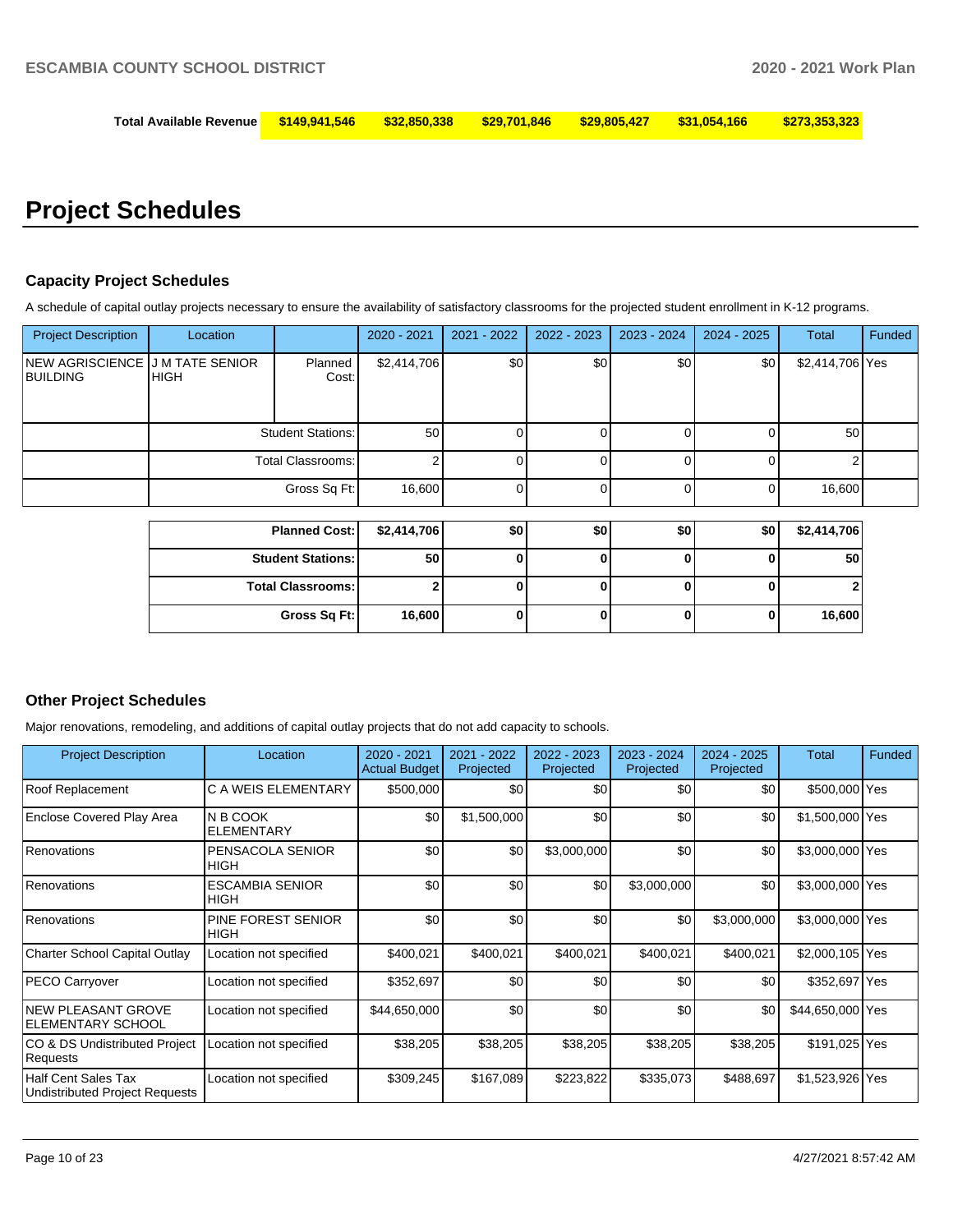| 1.5 Mill Carryover                                                                     | Location not specified                 | \$9,232,821  | \$0         | \$0         | \$0         | \$0         | \$9,232,821 Yes  |         |
|----------------------------------------------------------------------------------------|----------------------------------------|--------------|-------------|-------------|-------------|-------------|------------------|---------|
| Half Cent Sales Tax Carryover                                                          | Location not specified                 | \$58,249,079 | \$0         | \$0         | \$0         | \$0         | \$58,249,079 Yes |         |
| <b>District Wide General</b><br>Renovations                                            | Location not specified                 | \$1,000,000  | \$1,000,000 | \$1,000,000 | \$1,000,000 | \$1,000,000 | \$5,000,000 Yes  |         |
| CO & DS Flow Through<br>Carryover                                                      | Location not specified                 | \$5,133,919  | \$0         | \$0         | \$0         | \$0         | \$5,133,919 Yes  |         |
| Facilities Systems - Roofing                                                           | Location not specified                 | \$1,800,000  | \$1,800,000 | \$1,800,000 | \$1,800,000 | \$1,900,000 | \$9,100,000 Yes  |         |
| Facilities Systems - Mechanical<br>Life Safety                                         | Location not specified                 | \$2,500,000  | \$2,500,000 | \$2,500,000 | \$2,500,000 | \$2,500,000 | \$12,500,000 Yes |         |
| <b>Correct Deficiencies Related to</b><br>Safety to Life, Health &<br>Sanitation       | Location not specified                 | \$84,598     | \$84,598    | \$84,598    | \$84,598    | \$84,598    | \$422,990 Yes    |         |
| <b>District Wide Campus Security</b><br>Systems                                        | Location not specified                 | \$250,000    | \$250,000   | \$250,000   | \$250,000   | \$350,000   | \$1,350,000 Yes  |         |
| Additional or Replacement<br><b>Equipment for Existing</b><br><b>Buildings</b>         | Location not specified                 | \$50,000     | \$50,000    | \$50,000    | \$50,000    | \$50,000    | \$250,000 Yes    |         |
| <b>District Wide Sitework</b>                                                          | Location not specified                 | \$500.000    | \$500,000   | \$500,000   | \$500,000   | \$600,000   | \$2,600,000 Yes  |         |
| <b>District Wide ADA</b><br>Accommodations                                             | Location not specified                 | \$50,000     | \$50,000    | \$50,000    | \$50,000    | \$50,000    | \$250,000 Yes    |         |
| Debt Service - Sales Tax<br>Revenue Bond 2016                                          | Location not specified                 | \$5,789,800  | \$5,769,250 | \$5,749,625 | \$5,742,375 | \$5,738,750 | \$28,789,800 Yes |         |
| Necessary Modifications for the<br>Physically Disabled in Existing<br><b>Buildings</b> | Location not specified                 | \$50,000     | \$50,000    | \$50,000    | \$50,000    | \$50,000    | \$250,000 Yes    |         |
| <b>District Wide Capital Outlay</b><br><b>Budget Requests</b>                          | Location not specified                 | \$0          | \$2,000,000 | \$2,000,000 | \$2,000,000 | \$2,000,000 | \$8,000,000 Yes  |         |
| District Wide Athletic/P.E.<br><b>Facility Improvements</b>                            | Location not specified                 | \$500,000    | \$500,000   | \$500,000   | \$500,000   | \$600,000   | \$2,600,000 Yes  |         |
| District Wide Paved Auto<br>Parking Areas                                              | Location not specified                 | \$100,000    | \$100,000   | \$100,000   | \$100,000   | \$200,000   | \$600,000 Yes    |         |
| Retrofit Existing Schools for<br>Technology                                            | Location not specified                 | \$150,000    | \$150,000   | \$150,000   | \$150,000   | \$200,000   | \$800,000 Yes    |         |
| Auditorium                                                                             | <b>ESCAMBIA SENIOR</b><br>HIGH         | \$3,000,000  | \$2,750,000 | \$0         | \$0         | \$0         | \$5,750,000 Yes  |         |
| Auditorium                                                                             | PINE FOREST SENIOR<br>HIGH             | \$3,000,000  | \$2,750,000 | \$0         | \$0         | \$0         | \$5,750,000 Yes  |         |
| Auditorium                                                                             | <b>J M TATE SENIOR HIGH</b>            | \$3,000,000  | \$2,750,000 | \$0         | \$0         | \$0         | \$5,750,000 Yes  |         |
| <b>LCIF Carryover</b>                                                                  | Location not specified                 | \$2,865,253  | \$0         | \$0         | \$0         | \$0         | \$2,865,253 Yes  |         |
| <b>Classroom Additions - Portable</b><br><b>Classroom Reduction</b>                    | Location not specified                 | \$0          | \$2,750,000 | \$2,750,000 | \$3,000,000 | \$3,500,000 | \$12,000,000 Yes |         |
| Half Cent Sales Tax Revenue<br><b>Bonds Fund Carryover</b>                             | Location not specified                 | \$2,130,599  | \$0         | \$0         | \$0         | \$0         | \$2,130,599 Yes  |         |
| Middle & High School Track<br>Resurfacing                                              | Location not specified                 | \$0          | \$0         | \$200,000   | \$450,000   | \$450,000   | \$1,100,000 Yes  |         |
| <b>Building 1 Replacement</b>                                                          | MYRTLE GROVE<br><b>ELEMENTARY</b>      | \$0          | \$0         | \$4,000,000 | \$4,000,000 | \$4,000,000 | \$12,000,000 Yes |         |
| <b>Covered Play Building</b>                                                           | <b>BEULAH ELEMENTARY</b>               | \$0          | \$0         | \$0         | \$0         | \$0         |                  | \$0 Yes |
| <b>District Wide Window</b><br>Replacement                                             | Location not specified                 | \$850,000    | \$1,000,000 | \$500,000   | \$0         | \$0         | \$2,350,000 Yes  |         |
| <b>Covered Play Building</b>                                                           | <b>FERRY PASS</b><br><b>ELEMENTARY</b> | \$0          | \$1,500,000 | \$0         | \$0         | \$0         | \$1,500,000 Yes  |         |
| <b>Covered Play Building</b>                                                           | <b>WARRINGTON</b><br><b>ELEMENTARY</b> | \$0          | \$1,500,000 | \$0         | \$0         | \$0         | \$1,500,000 Yes  |         |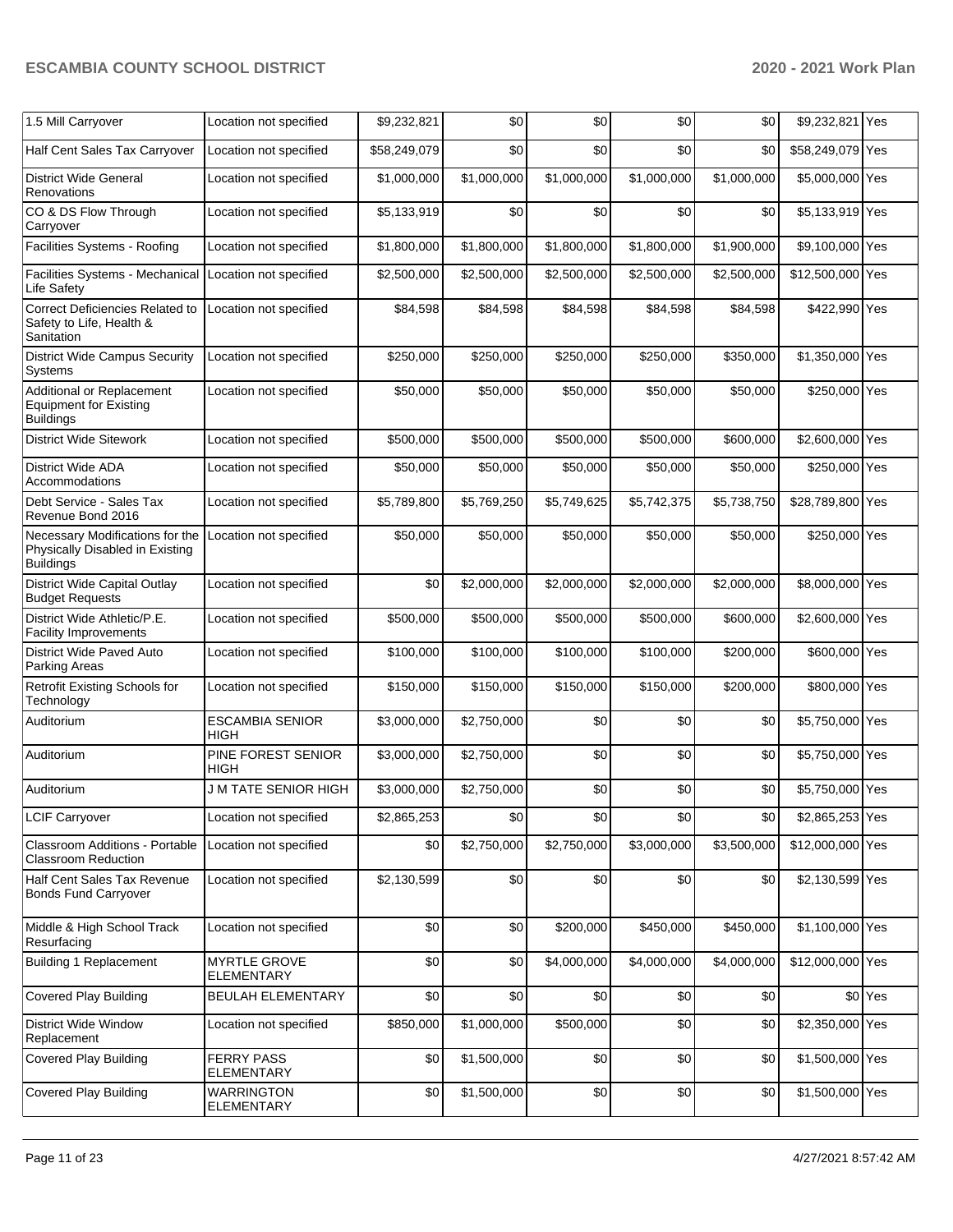|                                                             |                        | \$147,526,840 | \$32.850.338 | \$29,701,846 | \$29,805,427 |             | \$31.054.166 \$270.938.617 |  |
|-------------------------------------------------------------|------------------------|---------------|--------------|--------------|--------------|-------------|----------------------------|--|
| Educational Facilities Security<br>Grant Fund Carryover     | Location not specified | \$504.354     | \$0          | \$0          | \$0          | \$0         | \$504,354 Yes              |  |
| Debt Service - Certificates of<br>Participation - 2020      | Location not specified | \$336.249     | \$791.175    | \$3,655,575  | \$3,655,155  | \$3.653.895 | \$12.092.049 Yes           |  |
| Sanitation Facilities to Serve<br>Students, Staff, & Public | Location not specified | \$150,000     | \$150,000    | \$150,000    | \$150,000    | \$200,000   | \$800,000 Yes              |  |

## **Additional Project Schedules**

Any projects that are not identified in the last approved educational plant survey.

Nothing reported for this section.

# **Non Funded Growth Management Project Schedules**

Schedule indicating which projects, due to planned development, that CANNOT be funded from current revenues projected over the next five years.

Nothing reported for this section.

# **Tracking**

# **Capacity Tracking**

| Location                              | $2020 -$<br>2021 Satis.<br>Stu. Sta. | Actual<br>$2020 -$<br><b>2021 FISH</b><br>Capacity | Actual<br>$2019 -$<br>2020<br><b>COFTE</b> | # Class<br>Rooms | Actual<br>Average<br>$2020 -$<br>2021 Class<br><b>Size</b> | Actual<br>$2020 -$<br>2021<br><b>Utilization</b> | <b>New</b><br>Stu.<br>Capacity | <b>New</b><br>Rooms to<br>be<br>Added/Re<br>moved | Projected<br>$2024 -$<br>2025<br><b>COFTE</b> | Projected<br>$2024 -$<br>2025<br>Utilization | Projected<br>$2024 -$<br>2025 Class<br><b>Size</b> |
|---------------------------------------|--------------------------------------|----------------------------------------------------|--------------------------------------------|------------------|------------------------------------------------------------|--------------------------------------------------|--------------------------------|---------------------------------------------------|-----------------------------------------------|----------------------------------------------|----------------------------------------------------|
| <b>HELLEN CARO</b><br>IELEMENTARY     | 889                                  | 889                                                | 760                                        | 48               | 16                                                         | 85.00 %                                          |                                |                                                   | 620                                           | 70.00 %                                      | 13                                                 |
| <b>JIM ALLEN</b><br><b>ELEMENTARY</b> | 762                                  | 762                                                | 580                                        | 39               | 15                                                         | 76.00 %                                          |                                |                                                   | 551                                           | 72.00 %                                      | 14                                                 |
| <b>BELLVIEW</b><br><b>IELEMENTARY</b> | 884                                  | 884                                                | 612                                        | 46               | 13 <sup>1</sup>                                            | 69.00 %                                          |                                |                                                   | 595                                           | 67.00 %                                      | 13                                                 |
| <b>IBELLVIEW MIDDLE</b>               | 1,573                                | 1.415                                              | 1,003                                      | 64               | 16                                                         | 71.00 %                                          |                                |                                                   | 977                                           | 69.00 %                                      | 15                                                 |
| BRATT ELEMENTARY                      | 608                                  | 608                                                | 476                                        | 30               | 16                                                         | 78.00 %                                          |                                | $\Omega$                                          | 463                                           | 76.00 %                                      | 15                                                 |
| <b>BRENTWOOD</b><br>IELEMENTARY       | 567                                  | 567                                                | 391                                        | 31               | 13 <sup>1</sup>                                            | 69.00 %                                          | $\Omega$                       |                                                   | 366                                           | 65.00 %                                      | 12                                                 |
| <b>ENSLEY ELEMENTARY</b>              | 463                                  | 463                                                | 396                                        | 25               | 16 <sup>1</sup>                                            | 86.00 %                                          | 0                              | ∩                                                 | 375                                           | 81.00 %                                      | 15                                                 |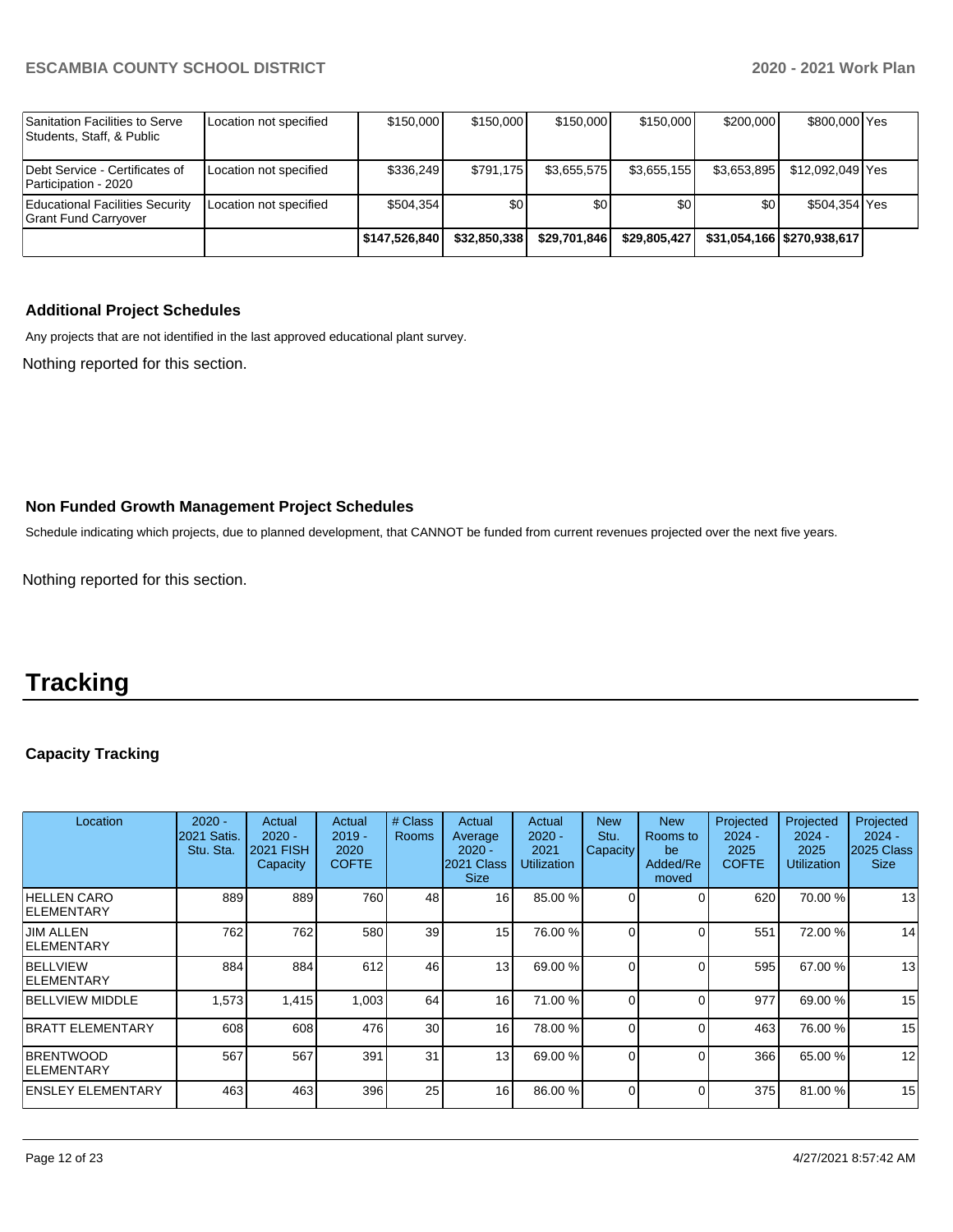| <b>ESCAMBIA SENIOR</b><br>HIGH                                             | 2,160 | 2,052    | 1,698    | 88              | 19          | 83.00 % | 0              | $\Omega$    | 1,654       | 81.00%  | 19             |
|----------------------------------------------------------------------------|-------|----------|----------|-----------------|-------------|---------|----------------|-------------|-------------|---------|----------------|
| <b>NAVY POINT</b><br><b>ELEMENTARY</b>                                     | 585   | 585      | 468      | 32              | 15          | 80.00 % | 0              | $\Omega$    | 456         | 78.00 % | 14             |
| <b>OAKCREST</b><br><b>ELEMENTARY</b>                                       | 525   | 525      | 507      | 28              | 18          | 97.00 % | 0              | $\Omega$    | 484         | 92.00 % | 17             |
| <b>BROWN BARGE MIDDLE</b>                                                  | 975   | 877      | 513      | 43              | 12          | 58.00 % | $\mathbf 0$    | $\Omega$    | 500         | 57.00 % | 12             |
| <b>BYRNEVILLE</b><br>ELEMENTARY-<br><b>CHARTER SCHOOL</b>                  | 40    | $\Omega$ | 0        | $\overline{2}$  | $\mathbf 0$ | 0.00%   | $\Omega$       | $\Omega$    | $\mathbf 0$ | 0.00%   | $\mathbf 0$    |
| <b>RANSOM MIDDLE</b>                                                       | 1,698 | 1,528    | 1,309    | 73              | 18          | 86.00 % | 0              | $\Omega$    | 1,245       | 81.00%  | 17             |
| <b>CORDOVA PARK</b><br><b>ELEMENTARY</b>                                   | 746   | 746      | 598      | 39              | 15          | 80.00%  | 0              | $\Omega$    | 582         | 78.00 % | 15             |
| O J SEMMES<br><b>ELEMENTARY</b>                                            | 566   | 566      | 420      | 29              | 14          | 74.00 % | 0              | $\Omega$    | 409         | 72.00 % | 14             |
| <b>SHERWOOD</b><br><b>ELEMENTARY</b>                                       | 673   | 673      | 479      | 34              | 14          | 71.00 % | $\mathbf 0$    | $\Omega$    | 466         | 69.00 % | 14             |
| <b>FERRY PASS</b><br><b>ELEMENTARY</b>                                     | 623   | 623      | 588      | 33              | 18          | 94.00 % | 0              | $\Omega$    | 573         | 92.00 % | 17             |
| <b>FERRY PASS MIDDLE</b>                                                   | 1,337 | 1,203    | 1,106    | 58              | 19          | 92.00 % | $\overline{0}$ | $\mathbf 0$ | 1,047       | 87.00 % | 18             |
| MONTCLAIR<br><b>ELEMENTARY</b>                                             | 526   | 526      | 404      | 27              | 15          | 77.00 % | 0              | $\Omega$    | 393         | 75.00 % | 15             |
| <b>MYRTLE GROVE</b><br><b>ELEMENTARY</b>                                   | 685   | 685      | 558      | 36              | 15          | 81.00 % | $\mathbf 0$    | $\Omega$    | 543         | 79.00 % | 15             |
| <b>WARRINGTON MIDDLE</b>                                                   | 1,268 | 1,141    | 789      | 53              | 15          | 69.00 % | $\mathbf 0$    | $\Omega$    | 738         | 65.00 % | 14             |
| C A WEIS ELEMENTARY                                                        | 641   | 641      | 483      | 36              | 13          | 75.00 % | 0              | $\Omega$    | 463         | 72.00 % | 13             |
| PENSACOLA SENIOR<br><b>HIGH</b>                                            | 1,975 | 1,876    | 1,340    | 82              | 16          | 71.00 % | 0              | $\Omega$    | 1,280       | 68.00 % | 16             |
| PINE MEADOW<br><b>ELEMENTARY</b>                                           | 843   | 843      | 670      | 45              | 15          | 79.00 % | 0              | $\Omega$    | 642         | 76.00 % | 14             |
| PLEASANT GROVE<br><b>ELEMENTARY</b>                                        | 632   | 632      | 526      | 34              | 15          | 83.00 % | 245            | $\Omega$    | 757         | 86.00 % | 22             |
| <b>SCENIC HEIGHTS</b><br><b>ELEMENTARY</b>                                 | 921   | 921      | 836      | 48              | 17          | 91.00%  | 0              | $\Omega$    | 814         | 88.00 % | 17             |
| <b>REINHARDT HOLM</b><br>ELEMENTARY                                        | 669   | 669      | 485      | 36              | 13          | 73.00 % | 0              | $\Omega$    | 462         | 69.00 % | 13             |
| JUDY ANDREWS<br>SCHOOL                                                     | 300   | 300      | $\Omega$ | 12              | $\mathbf 0$ | 0.00%   | 0              | $\Omega$    | $\Omega$    | 0.00%   | $\mathbf 0$    |
| A K SUTER<br><b>ELEMENTARY</b>                                             | 645   | 645      | 565      | 34              | 17          | 88.00 % | $\mathbf 0$    | $\Omega$    | 550         | 85.00 % | 16             |
| J M TATE SENIOR HIGH                                                       | 2,216 | 2,105    | 2,007    | 98              | 20          | 95.00 % | 50             | $\mathbf 0$ | 1,954       | 91.00%  | 20             |
| ERNEST WARD MIDDLE                                                         | 706   | 635      | 485      | 30              | 16          | 76.00 % | $\overline{0}$ | $\mathbf 0$ | 472         | 74.00 % | 16             |
| <b>WARRINGTON</b><br><b>ELEMENTARY</b>                                     | 624   | 624      | 297      | 33              | 9           | 48.00 % | 0              | $\mathbf 0$ | 279         | 45.00 % | 8              |
| MCMILLAN PRE-K<br><b>CENTER</b>                                            | 252   | 252      | 0        | 14              | $\mathbf 0$ | 0.00%   | $\mathbf 0$    | $\mathbf 0$ | 30          | 12.00 % | $\overline{2}$ |
| LINCOLN PARK<br>ELEMENTARY                                                 | 316   | 316      | 274      | 18 <sup>1</sup> | 15          | 87.00 % | $\mathbf 0$    | 0           | 266         | 84.00 % | 15             |
| <b>WEST FLORIDA HIGH</b><br><b>SCHOOL OF ADVANCED</b><br><b>TECHNOLOGY</b> | 1,707 | 1,621    | 1,191    | 67              | 18          | 73.00 % | $\overline{0}$ | $\mathbf 0$ | 1,145       | 71.00 % | 17             |
| <b>GEORGE STONE</b><br>TECHNICAL COLLEGE                                   | 1,049 | 1,258    | 10       | 52              | $\mathbf 0$ | 1.00%   | 0              | $\mathbf 0$ | 10          | 1.00 %  | 0              |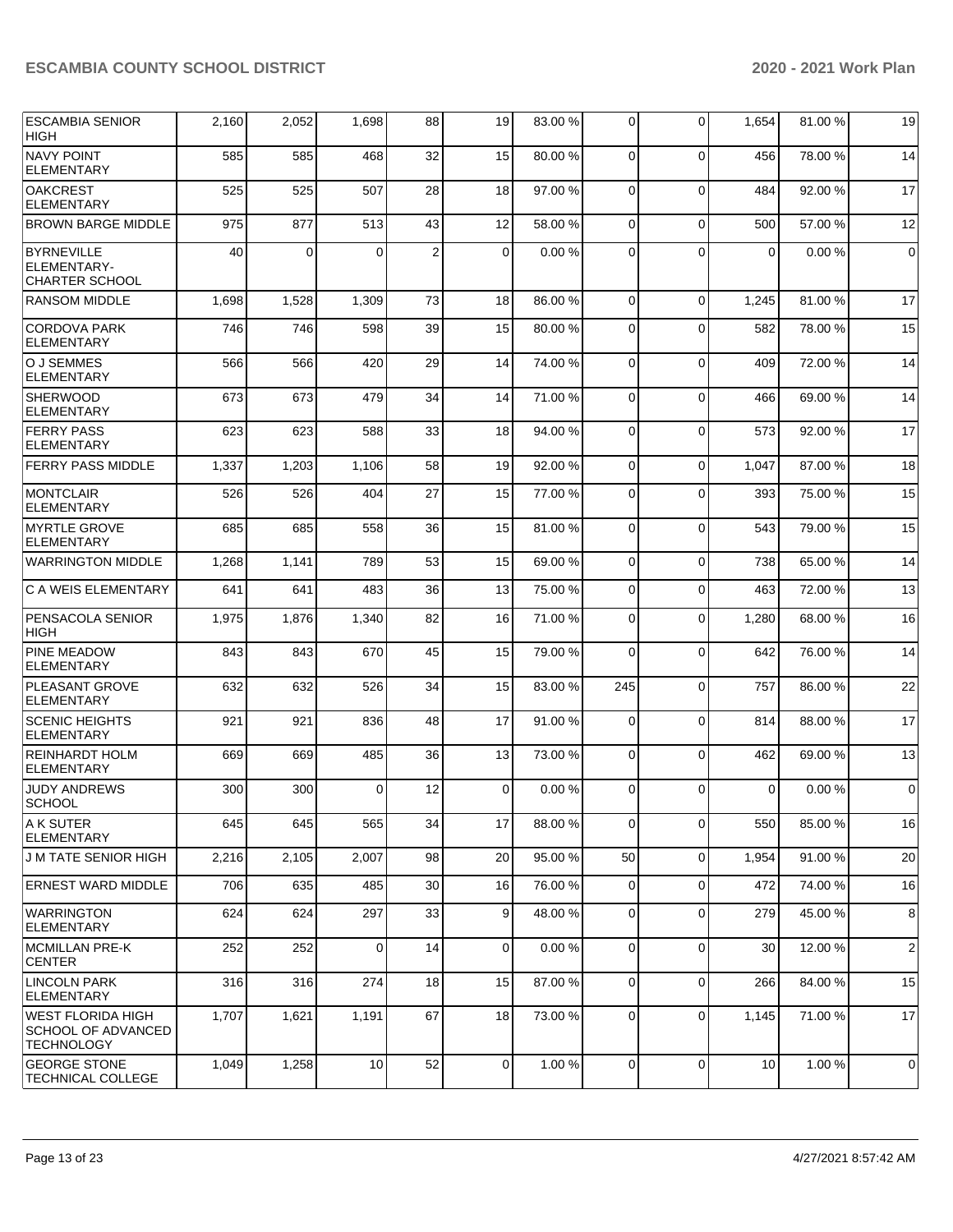| <b>WEST PENSACOLA</b><br><b>ELEMENTARY</b>       | 685    | 685    | 549      | 36    | 15          | 80.00 % | $\Omega$       | $\Omega$ | 565         | 82.00 % | 16          |
|--------------------------------------------------|--------|--------|----------|-------|-------------|---------|----------------|----------|-------------|---------|-------------|
| J H WORKMAN MIDDLE                               | 1,366  | 1,229  | 920      | 59    | 16          | 75.00 % | $\Omega$       | $\Omega$ | 866         | 70.00%  | 15          |
| <b>LONGLEAF</b><br><b>ELEMENTARY</b>             | 780    | 780    | 563      | 41    | 14          | 72.00 % | 0              | $\Omega$ | 538         | 69.00 % | 13          |
| L D MCARTHUR<br><b>ELEMENTARY</b>                | 819    | 819    | 661      | 45    | 15          | 81.00%  | 0              | $\Omega$ | 644         | 79.00 % | 14          |
| <b>ESCAMBIA WESTGATE</b><br><b>CENTER</b>        | 391    | 391    | 188      | 38    | 5           | 48.00 % | $\Omega$       | $\Omega$ | 183         | 47.00 % | 5           |
| <b>BEULAH ELEMENTARY</b>                         | 1,023  | 1,023  | 905      | 53    | 17          | 88.00 % | $\Omega$       | $\Omega$ | 906         | 89.00 % | 17          |
| <b>WASHINGTON SENIOR</b><br><b>HIGH</b>          | 1,926  | 1,829  | 1,727    | 81    | 21          | 94.00 % | $\Omega$       | $\Omega$ | 1,707       | 93.00 % | 21          |
| <b>JOHN A GIBSON</b><br><b>HEADSTART PROGRAM</b> | 218    | 0      | $\Omega$ | 11    | $\mathbf 0$ | 0.00%   | $\Omega$       | $\Omega$ | $\mathbf 0$ | 0.00%   | $\mathbf 0$ |
| <b>BLUE ANGELS</b><br><b>ELEMENTARY</b>          | 853    | 853    | 830      | 46    | 18          | 97.00 % | $\Omega$       | $\Omega$ | 683         | 80.00 % | 15          |
| <b>MOLINO PARK</b><br><b>ELEMENTARY</b>          | 756    | 756    | 465      | 36    | 13          | 61.00%  | $\Omega$       | $\Omega$ | 483         | 64.00%  | 13          |
| R C LIPSCOMB<br><b>ELEMENTARY</b>                | 916    | 952    | 807      | 48    | 17          | 85.00 % | 0              | $\Omega$ | 786         | 83.00 % | 16          |
| <b>JIM C BAILEY MIDDLE</b>                       | 1,486  | 1,337  | 1,304    | 66    | 20          | 98.00 % | $\Omega$       | $\Omega$ | 1,270       | 95.00 % | 19          |
| <b>NORTHVIEW SENIOR</b><br><b>HIGH</b>           | 662    | 529    | 492      | 28    | 18          | 93.00 % | 0              | $\Omega$ | 504         | 95.00 % | 18          |
| PINE FOREST SENIOR<br><b>HIGH</b>                | 2,065  | 1,961  | 1,587    | 85    | 19          | 81.00%  | $\Omega$       | $\Omega$ | 1,535       | 78.00 % | 18          |
| <b>GLOBAL LEARNING</b><br><b>ACADEMY</b>         | 836    | 836    | 536      | 45    | 12          | 64.00%  | $\Omega$       | $\Omega$ | 505         | 60.00 % | 11          |
| <b>BEULAH MIDDLE</b>                             | 1,561  | 1.404  | 1,040    | 65    | 16          | 74.00 % | $\overline{0}$ | $\Omega$ | 1.132       | 81.00%  | 17          |
| <b>KINGSFIELD</b><br><b>ELEMENTARY</b>           | 872    | 872    | 778      | 48    | 16          | 89.00 % | $\Omega$       | $\Omega$ | 758         | 87.00 % | 16          |
| <b>SUCCESS ACADEMY</b>                           | 578    | 0      | 191      | 24    | 8           | 0.00%   | $\Omega$       | $\Omega$ | 186         | 0.00%   | 8           |
| <b>CAMELOT</b>                                   | 305    | 0      | $\Omega$ | 15    | $\Omega$    | 0.00%   | $\Omega$       | $\Omega$ | $\Omega$    | 0.00%   | $\Omega$    |
| IN B COOK<br><b>ELEMENTARY</b>                   | 680    | 680    | 558      | 35    | 16          | 82.00%  | $\Omega$       | $\Omega$ | 543         | 80.00%  | 16          |
|                                                  | 50,427 | 47,592 | 36,922   | 2,402 | 15          | 77.58%  | 295            | $\bf{0}$ | 35,955      | 75.08%  | 15          |

The COFTE Projected Total (35,955) for 2024 - 2025 must match the Official Forecasted COFTE Total (35,955 ) for 2024 - 2025 before this section can be completed. In the event that the COFTE Projected Total does not match the Official forecasted COFTE, then the Balanced Projected COFTE Table should be used to balance COFTE.

| Projected COFTE for 2024 - 2025 |        |
|---------------------------------|--------|
| Elementary (PK-3)               | 12,487 |
| Middle (4-8)                    | 13,072 |
| High (9-12)                     | 10,396 |
|                                 | 35,955 |

| <b>Grade Level Type</b> | <b>Balanced Projected</b><br>COFTE for 2024 - 2025 |
|-------------------------|----------------------------------------------------|
| Elementary (PK-3)       |                                                    |
| Middle $(4-8)$          |                                                    |
| High (9-12)             |                                                    |
|                         | 35,955                                             |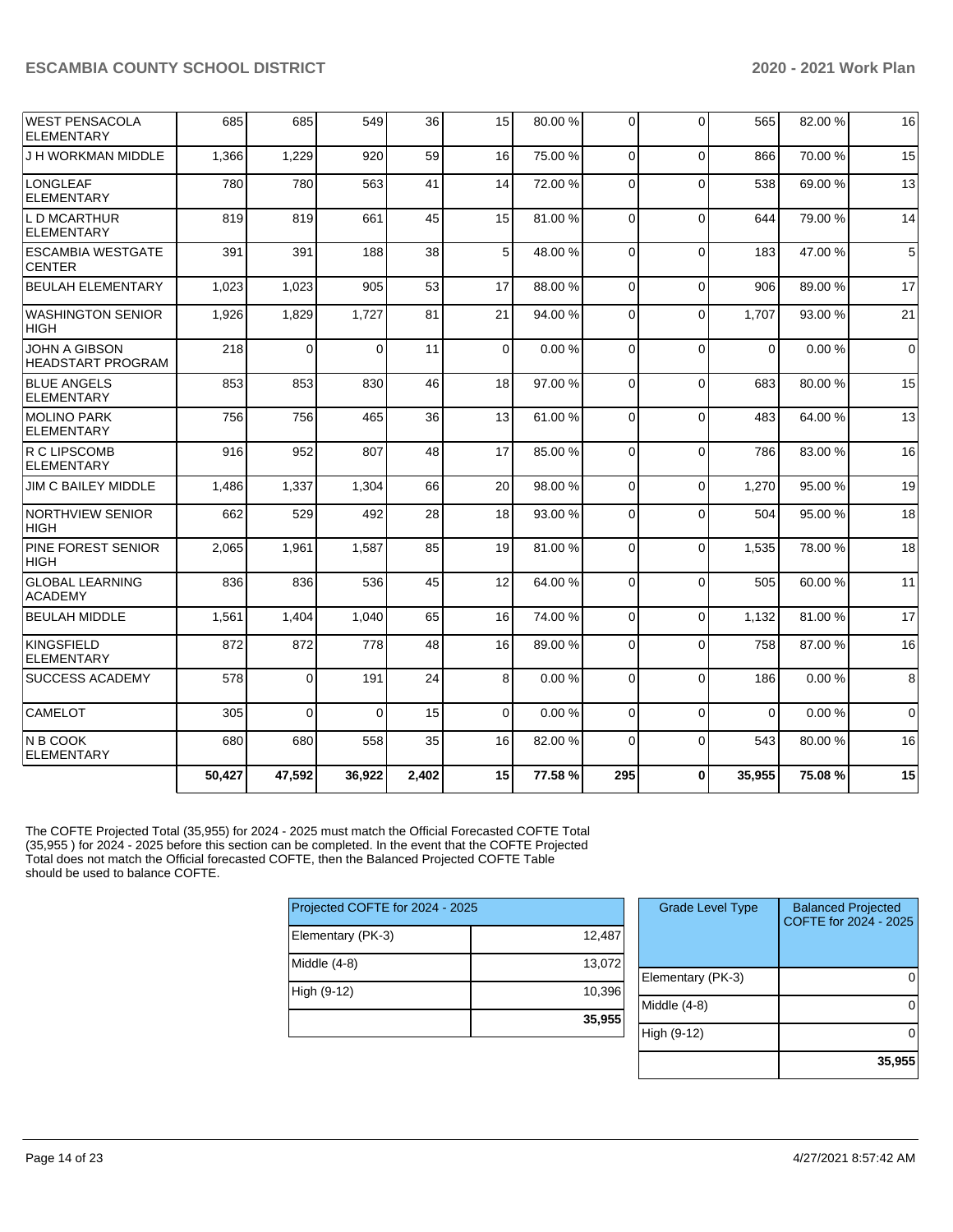#### **Relocatable Replacement**

Number of relocatable classrooms clearly identified and scheduled for replacement in the school board adopted financially feasible 5-year district work program.

| Location                               | 2020 - 2021   2021 - 2022   2022 - 2023   2023 - 2024   2024 - 2025 |    |  | Year 5 Total    |
|----------------------------------------|---------------------------------------------------------------------|----|--|-----------------|
| OAKCREST ELEMENTARY                    |                                                                     |    |  | 10 <sub>1</sub> |
| <b>BEULAH ELEMENTARY</b>               |                                                                     |    |  | 18 <sup>1</sup> |
| <b>Total Relocatable Replacements:</b> | 10                                                                  | 10 |  | 28 <sub>1</sub> |

# **Charter Schools Tracking**

Information regarding the use of charter schools.

| Location-Type               | # Relocatable<br>units or<br>permanent<br>classrooms | Owner           | <b>Year Started or</b><br>Scheduled | <b>Student</b><br><b>Stations</b> | <b>Students</b><br>Enrolled | Years in<br>Contract | <b>Total Charter</b><br><b>Students</b><br>projected for<br>$2024 - 2025$ |
|-----------------------------|------------------------------------------------------|-----------------|-------------------------------------|-----------------------------------|-----------------------------|----------------------|---------------------------------------------------------------------------|
| Pensacola Beach Elementary  |                                                      | 10 PRIVATE      | 2002                                | 145                               | 135                         |                      | 138                                                                       |
| Beulah Academy of Science   |                                                      | 14 PRIVATE      | 1998                                | 300                               | 293                         |                      | 293                                                                       |
| Jacqueline Harris Prepatory |                                                      | 25 PRIVATE      | 2000                                | 247                               | 230                         | 20                   | 280                                                                       |
| Capstone Academy            |                                                      | 5 OTHER         | 2004                                | 30                                | 30 <sup>1</sup>             | 3                    | 35                                                                        |
| <b>Byrneville Charter</b>   |                                                      | 14 SCHOOL BOARD | 2002                                | 220                               | 193 <sub>l</sub>            | 15                   | 195                                                                       |
|                             | 68                                                   |                 |                                     | 942                               | 881                         |                      | 941                                                                       |

# **Special Purpose Classrooms Tracking**

The number of classrooms that will be used for certain special purposes in the current year, by facility and type of classroom, that the district will, 1), not use for educational purposes, and 2), the co-teaching classrooms that are not open plan classrooms and will be used for educational purposes.

| School                                 |  | School Type $\#$ of Elementary $\#$ of Middle 4-8 $\#$ of High 9-12<br><b>K-3 Classrooms L</b> | <b>Classrooms</b> | <b>Classrooms</b> | # of $ESE$<br><b>Classrooms</b> | # of Combo<br><b>Classrooms</b> | Total<br><b>Classrooms</b> |
|----------------------------------------|--|------------------------------------------------------------------------------------------------|-------------------|-------------------|---------------------------------|---------------------------------|----------------------------|
| <b>Total Educational Classrooms: I</b> |  |                                                                                                |                   |                   | 01                              | 01                              |                            |

| School                               | School Type | $\parallel \#$ of Elementary $\parallel \#$ of Middle 4-8 $\parallel \#$ of High 9-12<br><b>K-3 Classrooms I</b> | <b>Classrooms</b> | <b>Classrooms</b> | # of $ESE$<br><b>Classrooms</b> | # of Combo<br><b>Classrooms</b> | Total<br><b>Classrooms</b> |
|--------------------------------------|-------------|------------------------------------------------------------------------------------------------------------------|-------------------|-------------------|---------------------------------|---------------------------------|----------------------------|
| <b>Total Co-Teaching Classrooms:</b> |             |                                                                                                                  |                   | 0                 |                                 | 0                               | 0                          |

# **Infrastructure Tracking**

**Necessary offsite infrastructure requirements resulting from expansions or new schools. This section should include infrastructure information related to capacity project schedules and other project schedules (Section 4).** 

Not Specified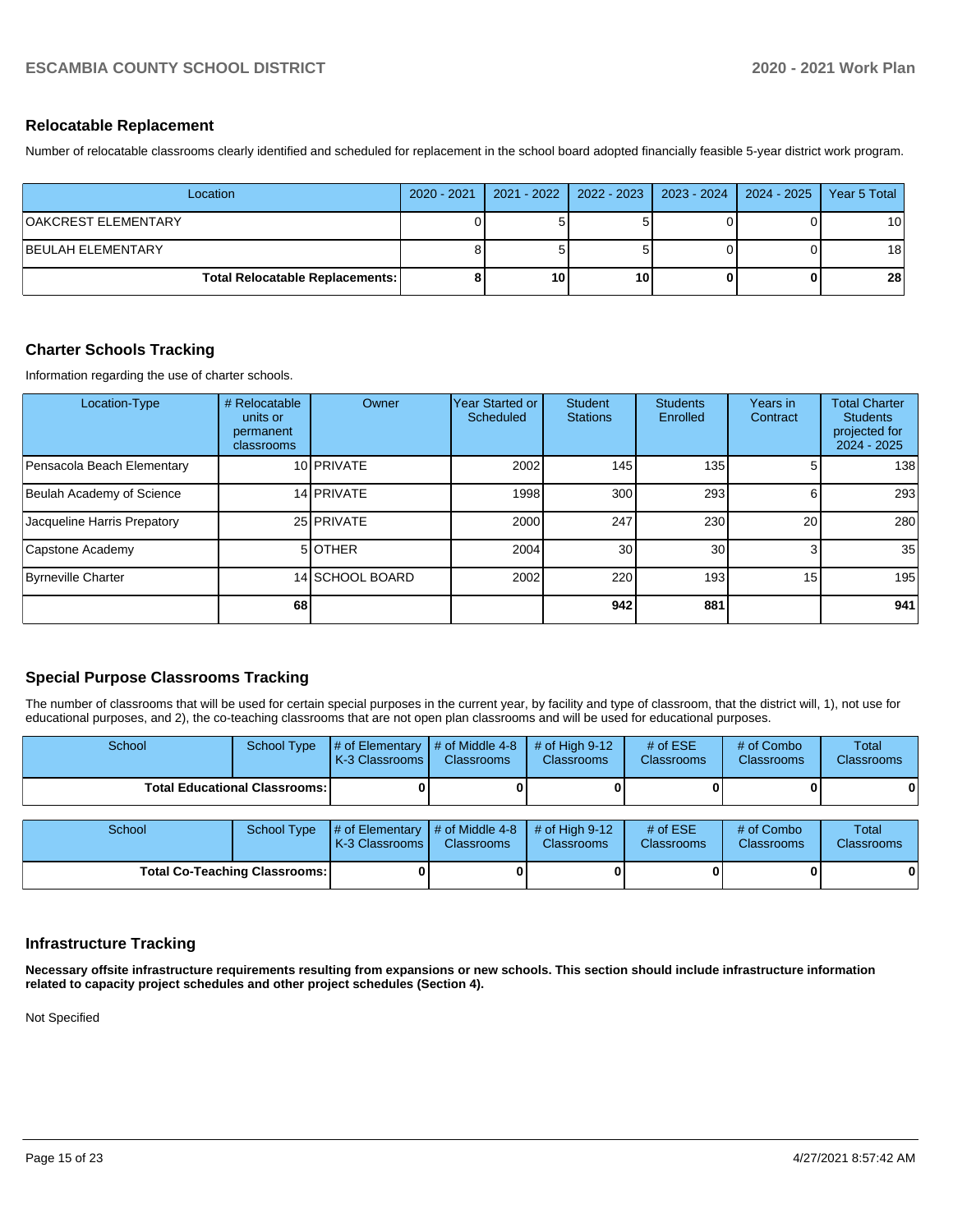**Proposed location of planned facilities, whether those locations are consistent with the comprehensive plans of all affected local governments, and recommendations for infrastructure and other improvements to land adjacent to existing facilities. Provisions of 1013.33(12), (13) and (14) and 1013.36 must be addressed for new facilities planned within the 1st three years of the plan (Section 5).** 

#### Not Specified

**Consistent with Comp Plan?** No

#### **Net New Classrooms**

The number of classrooms, by grade level and type of construction, that were added during the last fiscal year.

| List the net new classrooms added in the 2019 - 2020 fiscal year.                                                                                       |                                                                        |                                   |                                |                        | List the net new classrooms to be added in the 2020 - 2021 fiscal<br>year. |                            |                                |                        |  |
|---------------------------------------------------------------------------------------------------------------------------------------------------------|------------------------------------------------------------------------|-----------------------------------|--------------------------------|------------------------|----------------------------------------------------------------------------|----------------------------|--------------------------------|------------------------|--|
| "Classrooms" is defined as capacity carrying classrooms that are added to increase<br>capacity to enable the district to meet the Class Size Amendment. | Totals for fiscal year 2020 - 2021 should match totals in Section 15A. |                                   |                                |                        |                                                                            |                            |                                |                        |  |
| Location                                                                                                                                                | $2019 - 2020$ #<br>Permanent                                           | $2019 - 2020$ #<br><b>Modular</b> | $2019 - 2020$ #<br>Relocatable | $2019 - 2020$<br>Total | $2020 - 2021$ #<br>Permanent                                               | $2020 - 2021$ #<br>Modular | $2020 - 2021$ #<br>Relocatable | $2020 - 2021$<br>Total |  |
| Elementary (PK-3)                                                                                                                                       |                                                                        |                                   |                                |                        |                                                                            |                            |                                |                        |  |
| Middle (4-8)                                                                                                                                            |                                                                        |                                   |                                |                        |                                                                            |                            |                                | $\Omega$               |  |
| High (9-12)                                                                                                                                             |                                                                        |                                   |                                |                        |                                                                            |                            |                                |                        |  |
|                                                                                                                                                         |                                                                        |                                   |                                |                        |                                                                            |                            |                                |                        |  |

#### **Relocatable Student Stations**

Number of students that will be educated in relocatable units, by school, in the current year, and the projected number of students for each of the years in the workplan.

| <b>Site</b>                                               | 2020 - 2021 | 2021 - 2022 | 2022 - 2023 | 2023 - 2024 | $2024 - 2025$ | 5 Year Average |
|-----------------------------------------------------------|-------------|-------------|-------------|-------------|---------------|----------------|
| <b>BRENTWOOD ELEMENTARY</b>                               | 40          | 40          | 40          | 40          | 40            | 40             |
| <b>BROWN BARGE MIDDLE</b>                                 | $\Omega$    |             | 0           | $\Omega$    | 0             | $\overline{0}$ |
| BYRNEVILLE ELEMENTARY-CHARTER SCHOOL                      | 40          | 40          | 40          | 40          | 40            | 40             |
| <b>RANSOM MIDDLE</b>                                      | 242         | 242         | 242         | 242         | 242           | 242            |
| CORDOVA PARK ELEMENTARY                                   | 76          | 76          | 58          | 40          | 40            | 58             |
| <b>ENSLEY ELEMENTARY</b>                                  | 36          | 36          | 18          | 18          | 18            | 25             |
| ESCAMBIA SENIOR HIGH                                      | 0           | 0           | $\Omega$    | $\Omega$    | 0             | $\Omega$       |
| <b>FERRY PASS ELEMENTARY</b>                              | 36          | 36          | 18          | 18          | $\Omega$      | 22             |
| <b>FERRY PASS MIDDLE</b>                                  | 44          | 44          | 44          | 22          | 0             | 31             |
| <b>IMONTCLAIR ELEMENTARY</b>                              | O           | ∩           | $\Omega$    | $\Omega$    | $\Omega$      | $\Omega$       |
| MYRTLE GROVE ELEMENTARY                                   | 72          | 36          | 18          | $\Omega$    | 0             | 25             |
| <b>NAVY POINT ELEMENTARY</b>                              | $\Omega$    | U           | $\Omega$    | $\Omega$    | $\Omega$      | $\overline{0}$ |
| LINCOLN PARK ELEMENTARY                                   | $\Omega$    |             | $\Omega$    | $\Omega$    |               | $\Omega$       |
| WEST FLORIDA HIGH SCHOOL OF ADVANCED<br><b>TECHNOLOGY</b> | 0           | ŋ           | $\Omega$    | $\Omega$    | 0             | $\Omega$       |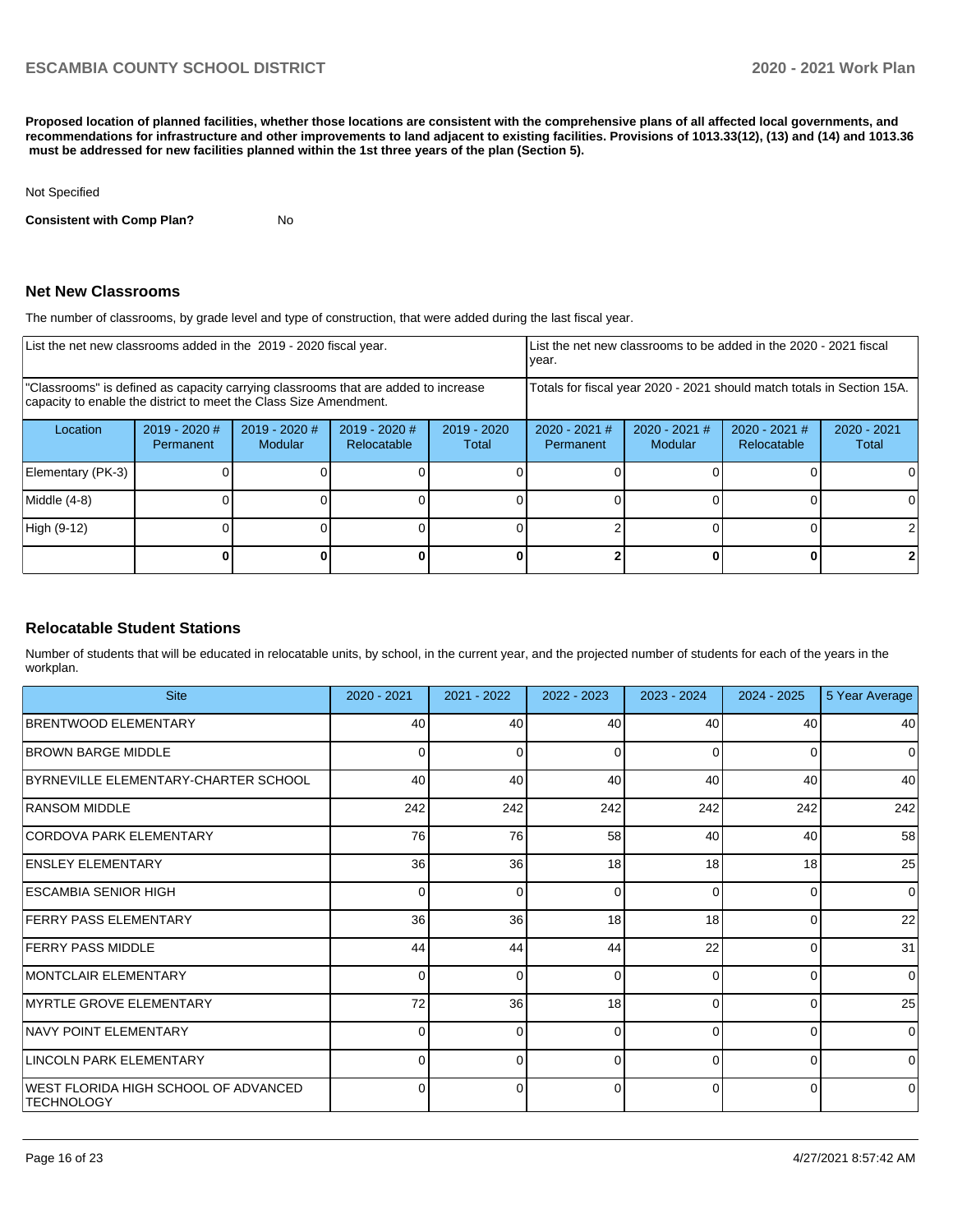| GEORGE STONE TECHNICAL COLLEGE   | 0           | $\overline{0}$ | $\overline{0}$  | $\overline{0}$  | $\overline{0}$ | 0              |
|----------------------------------|-------------|----------------|-----------------|-----------------|----------------|----------------|
| PINE FOREST SENIOR HIGH          | 50          | 50             | 50              | 25              | 0              | 35             |
| LONGLEAF ELEMENTARY              | $\Omega$    | 0              | $\Omega$        | $\Omega$        | $\mathbf 0$    | $\mathbf 0$    |
| L D MCARTHUR ELEMENTARY          | 22          | 22             | 22              | 22              | $\Omega$       | 18             |
| <b>ESCAMBIA WESTGATE CENTER</b>  | 10          | 10             | 10              | 10 <sup>1</sup> | 10             | 10             |
| <b>BEULAH ELEMENTARY</b>         | 130         | 64             | 64              | 64              | 64             | 77             |
| <b>WASHINGTON SENIOR HIGH</b>    | 25          | 25             | 25              | 25              | 25             | 25             |
| R C LIPSCOMB ELEMENTARY          | 102         | 102            | 88              | 44              | $\Omega$       | 67             |
| JIM C BAILEY MIDDLE              | 164         | 164            | 164             | 164             | 164            | 164            |
| NORTHVIEW SENIOR HIGH            | 0           | 0              | $\Omega$        | $\Omega$        | $\mathbf 0$    | 0              |
| MOLINO PARK ELEMENTARY           | $\Omega$    | $\Omega$       | $\Omega$        | $\Omega$        | $\Omega$       | $\Omega$       |
| <b>HELLEN CARO ELEMENTARY</b>    | 106         | 106            | 66              | 36              | $\mathbf 0$    | 63             |
| OAKCREST ELEMENTARY              | 36          | 36             | 36              | 18              | $\mathbf 0$    | 25             |
| PENSACOLA SENIOR HIGH            | $\mathbf 0$ | $\mathbf 0$    | $\Omega$        | $\Omega$        | $\mathbf 0$    | $\mathbf 0$    |
| PINE MEADOW ELEMENTARY           | 40          | 22             | $\Omega$        | $\Omega$        | $\mathbf 0$    | 12             |
| PLEASANT GROVE ELEMENTARY        | 54          | 54             | $\Omega$        | $\Omega$        | $\mathbf 0$    | 22             |
| <b>SCENIC HEIGHTS ELEMENTARY</b> | 76          | 76             | 44              | 44              | $\mathbf 0$    | 48             |
| O J SEMMES ELEMENTARY            | $\mathbf 0$ | $\mathbf 0$    | $\Omega$        | $\Omega$        | $\mathbf 0$    | 0              |
| SHERWOOD ELEMENTARY              | 0           | 0              | $\Omega$        | $\Omega$        | $\mathbf 0$    | 0              |
| A K SUTER ELEMENTARY             | 0           | $\mathbf 0$    | $\Omega$        | $\Omega$        | $\mathbf 0$    | 0              |
| <b>J M TATE SENIOR HIGH</b>      | 0           | 0              | $\Omega$        | $\Omega$        | $\Omega$       | $\mathbf 0$    |
| <b>ERNEST WARD MIDDLE</b>        | $\Omega$    | $\mathbf 0$    | $\Omega$        | $\Omega$        | $\mathbf 0$    | $\mathbf 0$    |
| <b>WARRINGTON ELEMENTARY</b>     | 79          | 79             | 40              | $\Omega$        | $\mathbf 0$    | 40             |
| <b>WARRINGTON MIDDLE</b>         | $\mathbf 0$ | 0              | $\Omega$        | $\Omega$        | $\mathbf 0$    | 0              |
| C A WEIS ELEMENTARY              | 0           | 0              | $\Omega$        | $\Omega$        | $\Omega$       | 0              |
| WEST PENSACOLA ELEMENTARY        | 18          | 18             | 18 <sup>1</sup> | 18 <sup>1</sup> | 18             | 18             |
| J H WORKMAN MIDDLE               | 22          | 22             | 22              | 22              | 0              | 18             |
| REINHARDT HOLM ELEMENTARY        | 0           | 0              | $\Omega$        | $\Omega$        | $\mathbf 0$    | 0              |
| JUDY ANDREWS SCHOOL              | 0           | 0              | $\Omega$        | $\Omega$        | 0              | 0              |
| MCMILLAN PRE-K CENTER            | 0           | 0              | $\Omega$        | $\Omega$        | 0              | $\Omega$       |
| N B COOK ELEMENTARY              | 0           | 0              | $\Omega$        | $\Omega$        | 0              | 0              |
| <b>BLUE ANGELS ELEMENTARY</b>    | 0           | 0              | $\Omega$        | $\Omega$        | 0              | $\Omega$       |
| GLOBAL LEARNING ACADEMY          | 0           | 0              | $\Omega$        | $\Omega$        | 0              | 0              |
| JOHN A GIBSON HEADSTART PROGRAM  | 0           | 0              | $\Omega$        | $\Omega$        | 0              | $\mathbf 0$    |
| <b>BEULAH MIDDLE</b>             | 0           | 0              | $\Omega$        | $\Omega$        | 0              | 0              |
| KINGSFIELD ELEMENTARY            | 0           | 0              | 0               | $\overline{0}$  | $\mathbf 0$    | $\overline{0}$ |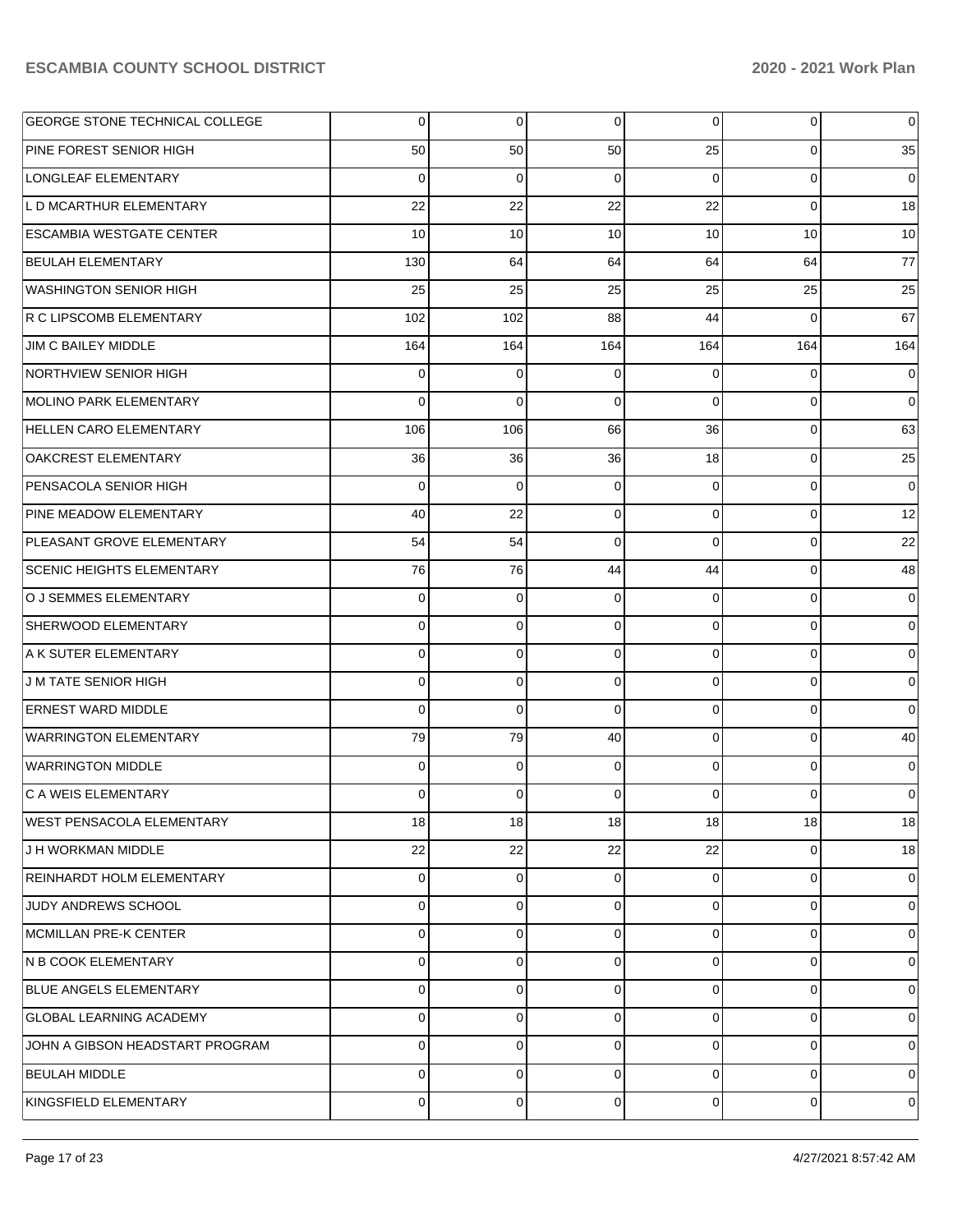| <b>JIM ALLEN ELEMENTARY</b>                       |        |        |        |        |        | $\overline{0}$ |  |  |
|---------------------------------------------------|--------|--------|--------|--------|--------|----------------|--|--|
| <b>BELLVIEW ELEMENTARY</b>                        |        |        |        |        |        | 0              |  |  |
| <b>BELLVIEW MIDDLE</b>                            | 110    | 66     | 44     | 44     | 22     | 57             |  |  |
| <b>BRATT ELEMENTARY</b>                           | 66     | 66     | 66     | 66     | 66     | 66             |  |  |
| <b>ISUCCESS ACADEMY</b>                           |        |        |        |        |        | 0              |  |  |
| <b>CAMELOT</b>                                    |        |        |        |        |        | 0              |  |  |
| Totals for ESCAMBIA COUNTY SCHOOL DISTRICT        |        |        |        |        |        |                |  |  |
| Total students in relocatables by year.           | 1,696  | 1,532  | 1,237  | 1,022  | 749    | 1,247          |  |  |
| Total number of COFTE students projected by year. | 37,056 | 36,798 | 36,590 | 36,290 | 35,955 | 36,538         |  |  |
| Percent in relocatables by year.                  | 5 %    | 4 %    | 3%     | 3%     | 2%     | 3%             |  |  |

#### **Leased Facilities Tracking**

Exising leased facilities and plans for the acquisition of leased facilities, including the number of classrooms and student stations, as reported in the educational plant survey, that are planned in that location at the end of the five year workplan.

| Location                             | # of Leased<br>Classrooms 2020 -<br>2021 | <b>FISH Student</b><br><b>Stations</b> | Owner | # of Leased<br>Classrooms 2024 -<br>2025 | <b>FISH Student</b><br><b>Stations</b> |
|--------------------------------------|------------------------------------------|----------------------------------------|-------|------------------------------------------|----------------------------------------|
| <b>BROWN BARGE MIDDLE</b>            | $\Omega$                                 | $\Omega$                               |       | $\Omega$                                 |                                        |
| BYRNEVILLE ELEMENTARY-CHARTER SCHOOL | $\Omega$                                 | $\Omega$                               |       | 0                                        | 0                                      |
| <b>RANSOM MIDDLE</b>                 | $\Omega$                                 | 0                                      |       | $\Omega$                                 | 0                                      |
| CORDOVA PARK ELEMENTARY              | $\Omega$                                 | $\Omega$                               |       | 0                                        | U                                      |
| <b>ENSLEY ELEMENTARY</b>             | $\mathbf 0$                              | $\Omega$                               |       | $\Omega$                                 | <sup>0</sup>                           |
| <b>ESCAMBIA SENIOR HIGH</b>          | $\mathbf 0$                              | $\Omega$                               |       | $\Omega$                                 | 0                                      |
| <b>FERRY PASS ELEMENTARY</b>         | $\Omega$                                 | $\Omega$                               |       | $\Omega$                                 | 0                                      |
| <b>FERRY PASS MIDDLE</b>             | $\Omega$                                 | ∩                                      |       | $\Omega$                                 |                                        |
| MONTCLAIR ELEMENTARY                 | $\Omega$                                 | $\Omega$                               |       | 0                                        | 0                                      |
| <b>MYRTLE GROVE ELEMENTARY</b>       | $\mathbf 0$                              | 0                                      |       | $\Omega$                                 | 0                                      |
| NAVY POINT ELEMENTARY                | $\Omega$                                 | 0                                      |       | 0                                        | 0                                      |
| OAKCREST ELEMENTARY                  | $\Omega$                                 | $\Omega$                               |       | 0                                        | 0                                      |
| <b>PENSACOLA SENIOR HIGH</b>         | $\mathbf 0$                              | $\Omega$                               |       | $\Omega$                                 | U                                      |
| <b>PINE MEADOW ELEMENTARY</b>        | $\Omega$                                 | $\Omega$                               |       | $\Omega$                                 | <sup>0</sup>                           |
| <b>PLEASANT GROVE ELEMENTARY</b>     | $\mathbf 0$                              | $\Omega$                               |       | $\Omega$                                 | 0                                      |
| <b>SCENIC HEIGHTS ELEMENTARY</b>     | $\Omega$                                 | $\Omega$                               |       | $\Omega$                                 | $\Omega$                               |
| O J SEMMES ELEMENTARY                | $\Omega$                                 | 0                                      |       | 0                                        | 0                                      |
| SHERWOOD ELEMENTARY                  | $\Omega$                                 | <sup>0</sup>                           |       | $\Omega$                                 |                                        |
| A K SUTER ELEMENTARY                 | $\Omega$                                 | $\Omega$                               |       | 0                                        |                                        |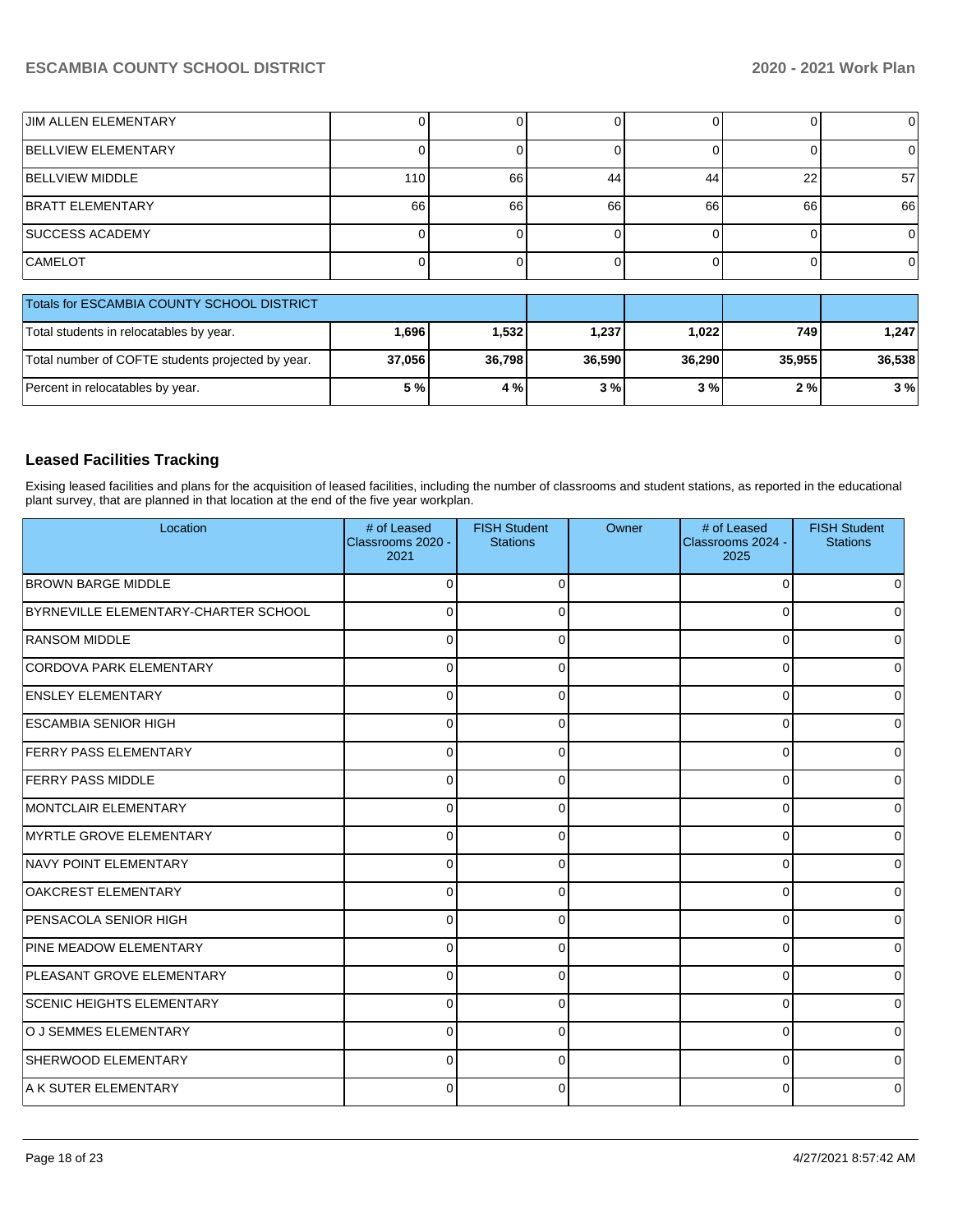| <b>JM TATE SENIOR HIGH</b>                                | 0        | 0           | 0           | 0            |
|-----------------------------------------------------------|----------|-------------|-------------|--------------|
| <b>ERNEST WARD MIDDLE</b>                                 | 0        | 0           | 0           | 0            |
| <b>WARRINGTON ELEMENTARY</b>                              | 0        | 0           | $\mathbf 0$ | $\Omega$     |
| <b>WARRINGTON MIDDLE</b>                                  | 0        | 0           | 0           | 0            |
| C A WEIS ELEMENTARY                                       | 0        | 0           | 0           | $\Omega$     |
| <b>WEST PENSACOLA ELEMENTARY</b>                          | 0        | 0           | 0           | 0            |
| J H WORKMAN MIDDLE                                        | 0        | 0           | $\mathbf 0$ | 0            |
| <b>REINHARDT HOLM ELEMENTARY</b>                          | 0        | 0           | 0           | 0            |
| JUDY ANDREWS SCHOOL                                       | 0        | 0           | 0           | $\Omega$     |
| MCMILLAN PRE-K CENTER                                     | 0        | 0           | 0           | 0            |
| LINCOLN PARK ELEMENTARY                                   | 0        | 0           | 0           | 0            |
| WEST FLORIDA HIGH SCHOOL OF ADVANCED<br><b>TECHNOLOGY</b> | $\Omega$ | 0           | 0           | 0            |
| <b>GEORGE STONE TECHNICAL COLLEGE</b>                     | $\Omega$ | $\Omega$    | $\mathbf 0$ | $\Omega$     |
| PINE FOREST SENIOR HIGH                                   | $\Omega$ | $\Omega$    | $\mathbf 0$ | 0            |
| LONGLEAF ELEMENTARY                                       | $\Omega$ | $\Omega$    | $\mathbf 0$ | 0            |
| L D MCARTHUR ELEMENTARY                                   | $\Omega$ | $\Omega$    | $\mathbf 0$ | 0            |
| <b>ESCAMBIA WESTGATE CENTER</b>                           | $\Omega$ | $\Omega$    | 0           | 0            |
| <b>BEULAH ELEMENTARY</b>                                  | $\Omega$ | $\Omega$    | 0           | 0            |
| <b>WASHINGTON SENIOR HIGH</b>                             | $\Omega$ | $\Omega$    | 0           | 0            |
| R C LIPSCOMB ELEMENTARY                                   | $\Omega$ | $\Omega$    | $\mathbf 0$ | 0            |
| JIM C BAILEY MIDDLE                                       | $\Omega$ | $\Omega$    | 0           | 0            |
| NORTHVIEW SENIOR HIGH                                     | $\Omega$ | $\Omega$    | 0           | 0            |
| N B COOK ELEMENTARY                                       | $\Omega$ | $\Omega$    | 0           | 0            |
| BLUE ANGELS ELEMENTARY                                    | $\Omega$ | $\Omega$    | 0           | <sup>0</sup> |
| MOLINO PARK ELEMENTARY                                    | $\Omega$ | $\Omega$    | 0           | 0            |
| <b>GLOBAL LEARNING ACADEMY</b>                            | $\Omega$ | $\Omega$    | 0           | $\mathbf 0$  |
| <b>HELLEN CARO ELEMENTARY</b>                             | 0        | 0           | 0           | 0            |
| <b>JIM ALLEN ELEMENTARY</b>                               | $\Omega$ | $\Omega$    | 0           | $\Omega$     |
| <b>BELLVIEW ELEMENTARY</b>                                | 0        | $\mathbf 0$ | $\mathbf 0$ | 0            |
| <b>BELLVIEW MIDDLE</b>                                    | $\Omega$ | $\Omega$    | $\mathbf 0$ | 0            |
| <b>BRATT ELEMENTARY</b>                                   | 0        | $\mathbf 0$ | $\mathbf 0$ | 0            |
| <b>BRENTWOOD ELEMENTARY</b>                               | $\Omega$ | $\Omega$    | 0           | $\Omega$     |
| JOHN A GIBSON HEADSTART PROGRAM                           | $\Omega$ | $\Omega$    | 0           | 0            |
| <b>BEULAH MIDDLE</b>                                      | $\Omega$ | $\Omega$    | 0           | 0            |
| KINGSFIELD ELEMENTARY                                     | 0        | $\mathbf 0$ | 0           | 0            |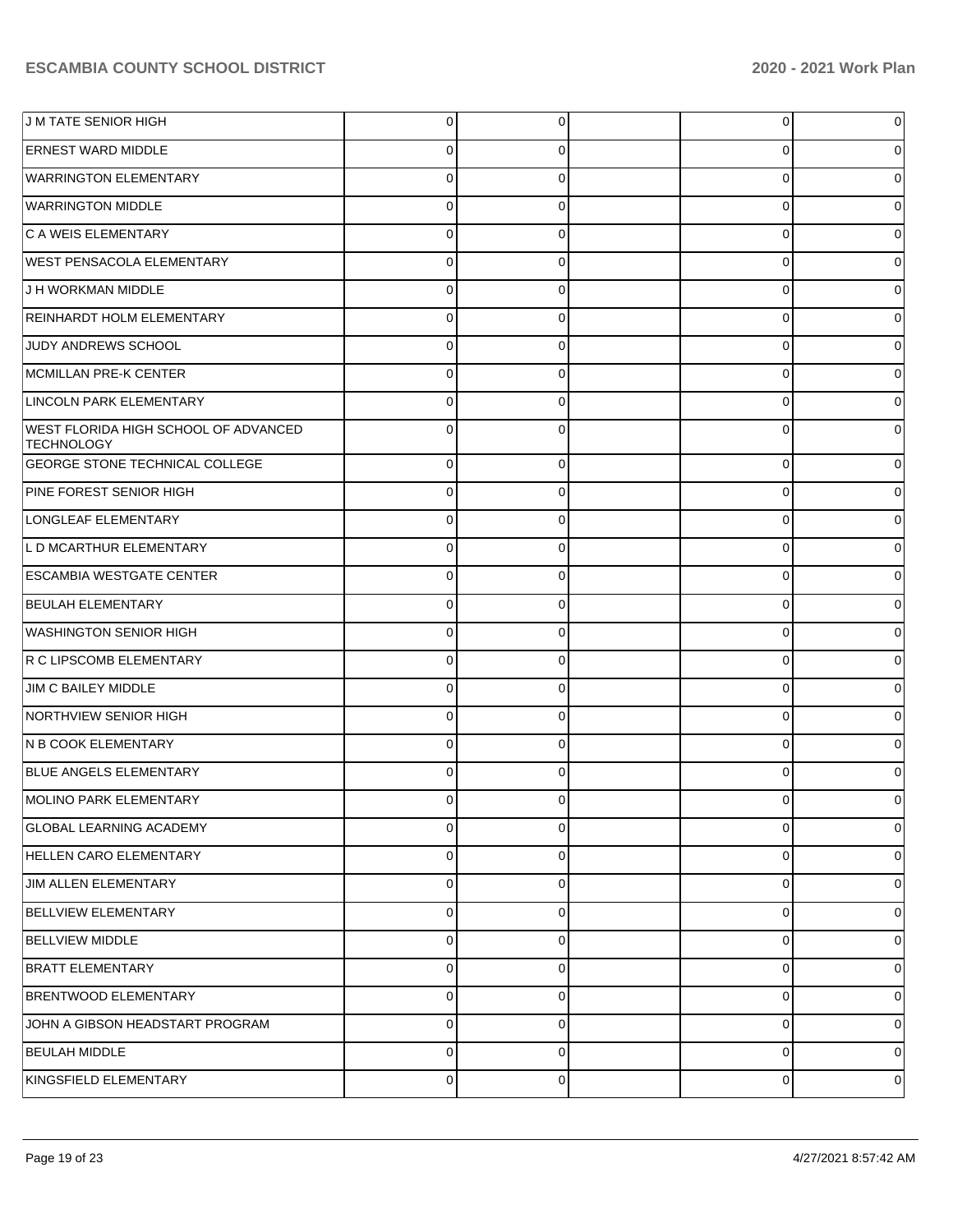| SUCCESS ACADEMY |  |  |  |
|-----------------|--|--|--|
| CAMELOT         |  |  |  |
|                 |  |  |  |

#### **Failed Standard Relocatable Tracking**

Relocatable units currently reported by school, from FISH, and the number of relocatable units identified as 'Failed Standards'.

Nothing reported for this section.

# **Planning**

#### **Class Size Reduction Planning**

**Plans approved by the school board that reduce the need for permanent student stations such as acceptable school capacity levels, redistricting, busing, year-round schools, charter schools, magnet schools, public-private partnerships, multitrack scheduling, grade level organization, block scheduling, or other alternatives.**

The School District of Escambia County has taken steps to address class-size reduction issues that include:

Closing near or over-capacity schools to transfers Redistricting attendance zones Approving charter contracts as appropriate Establishing magnet programs in under-utilized sites Establishing our own virtual academy Increasing dual enrollment options

#### **School Closure Planning**

**Plans for the closure of any school, including plans for disposition of the facility or usage of facility space, and anticipated revenues.** 

Not Specified

# **Long Range Planning**

#### **Ten-Year Maintenance**

District projects and locations regarding the projected need for major renovation, repair, and maintenance projects within the district in years 6-10 beyond the projects plans detailed in the five years covered by the work plan.

Nothing reported for this section.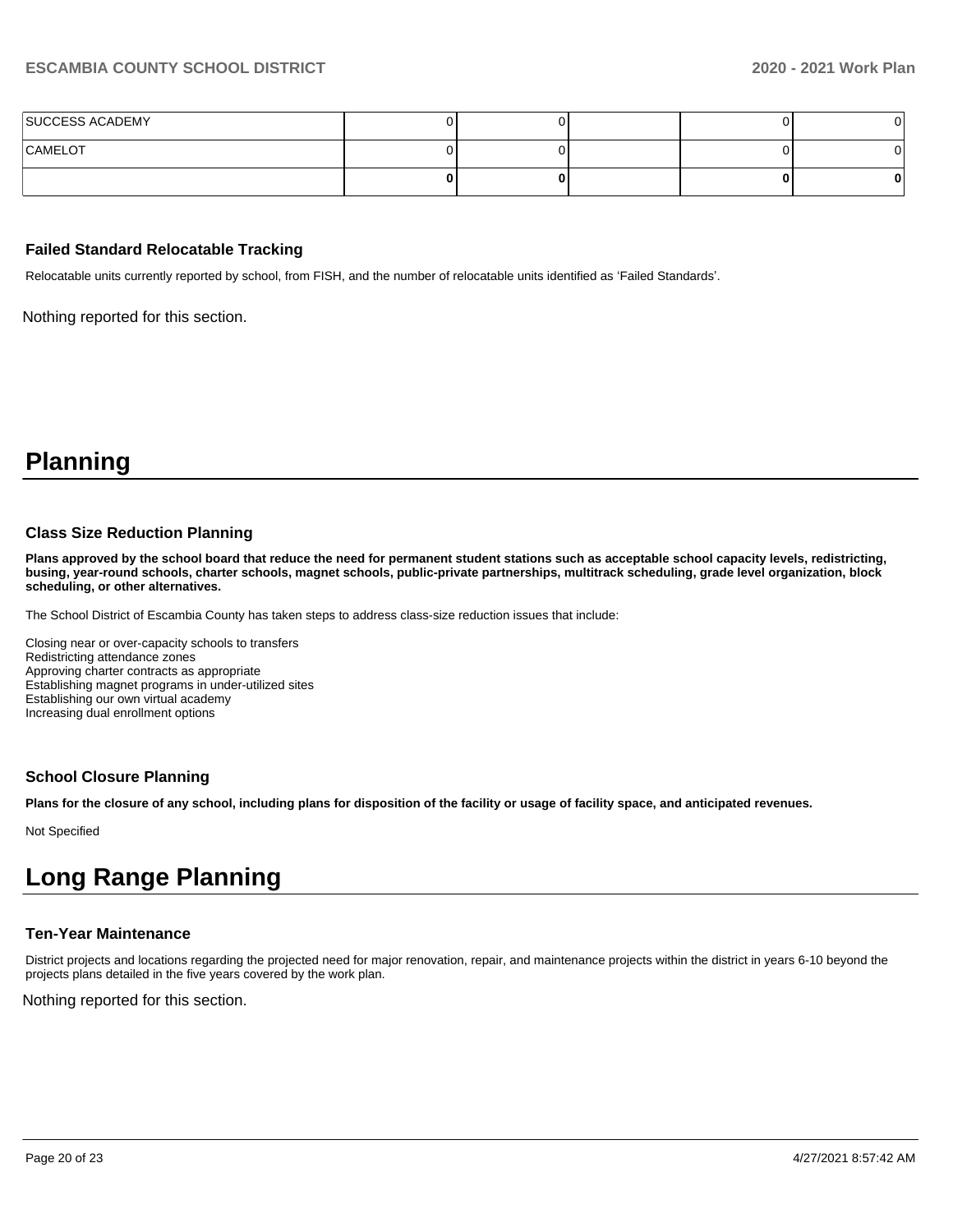### **Ten-Year Capacity**

Schedule of capital outlay projects projected to ensure the availability of satisfactory student stations for the projected student enrollment in K-12 programs for the future 5 years beyond the 5-year district facilities work program.

Nothing reported for this section.

#### **Ten-Year Planned Utilization**

Schedule of planned capital outlay projects identifying the standard grade groupings, capacities, and planned utilization rates of future educational facilities of the district for both permanent and relocatable facilities.

| <b>Grade Level Projections</b>   | <b>FISH</b><br><b>Student</b><br><b>Stations</b> | <b>Actual 2019 -</b><br><b>2020 FISH</b><br>Capacity | Actual<br>$2019 -$<br>2020<br><b>COFTE</b> | Actual 2019 - 2020<br><b>Utilization</b> | Actual 2020 - 2021 / 2029 - 2030 new<br>Student Capacity to be added/removed | Projected 2029<br>2030 COFTE | Projected 2029 -<br>2030 Utilization |
|----------------------------------|--------------------------------------------------|------------------------------------------------------|--------------------------------------------|------------------------------------------|------------------------------------------------------------------------------|------------------------------|--------------------------------------|
| Elementary - District<br>lTotals | 22,865                                           | 22,865                                               | 18,022.34                                  | 78.82 %                                  |                                                                              | 17,759                       | 77.67 %                              |
| Middle - District Totals         | 11.970                                           | 10,769                                               | 8.468.82                                   | 78.64 %                                  |                                                                              | 7.788                        | 72.32 %                              |
| High - District Totals           | 12.711                                           | 11,973                                               | 10.041.53                                  | 83.87 %                                  |                                                                              | 9,335                        | 77.97 %                              |
| Other - ESE, etc                 | 2.943                                            | 2.254                                                | 389.75                                     | 17.30 %                                  |                                                                              | 250                          | 11.09 %                              |
|                                  | 50,489                                           | 47,861                                               | 36.922.44                                  | 77.15 %                                  |                                                                              | 35,132                       | 73.40 %                              |

**Combination schools are included with the middle schools for student stations, capacity, COFTE and utilization purposes because these facilities all have a 90% utilization factor. Use this space to explain or define the grade groupings for combination schools.** 

No comments to report.

#### **Ten-Year Infrastructure Planning**

**Proposed Location of Planned New, Remodeled, or New Additions to Facilities in 06 thru 10 out years (Section 28).**

Nothing reported for this section.

Plans for closure of any school, including plans for disposition of the facility or usage of facility space, and anticipated revenues in the 06 thru 10 out **years (Section 29).**

Nothing reported for this section.

#### **Twenty-Year Maintenance**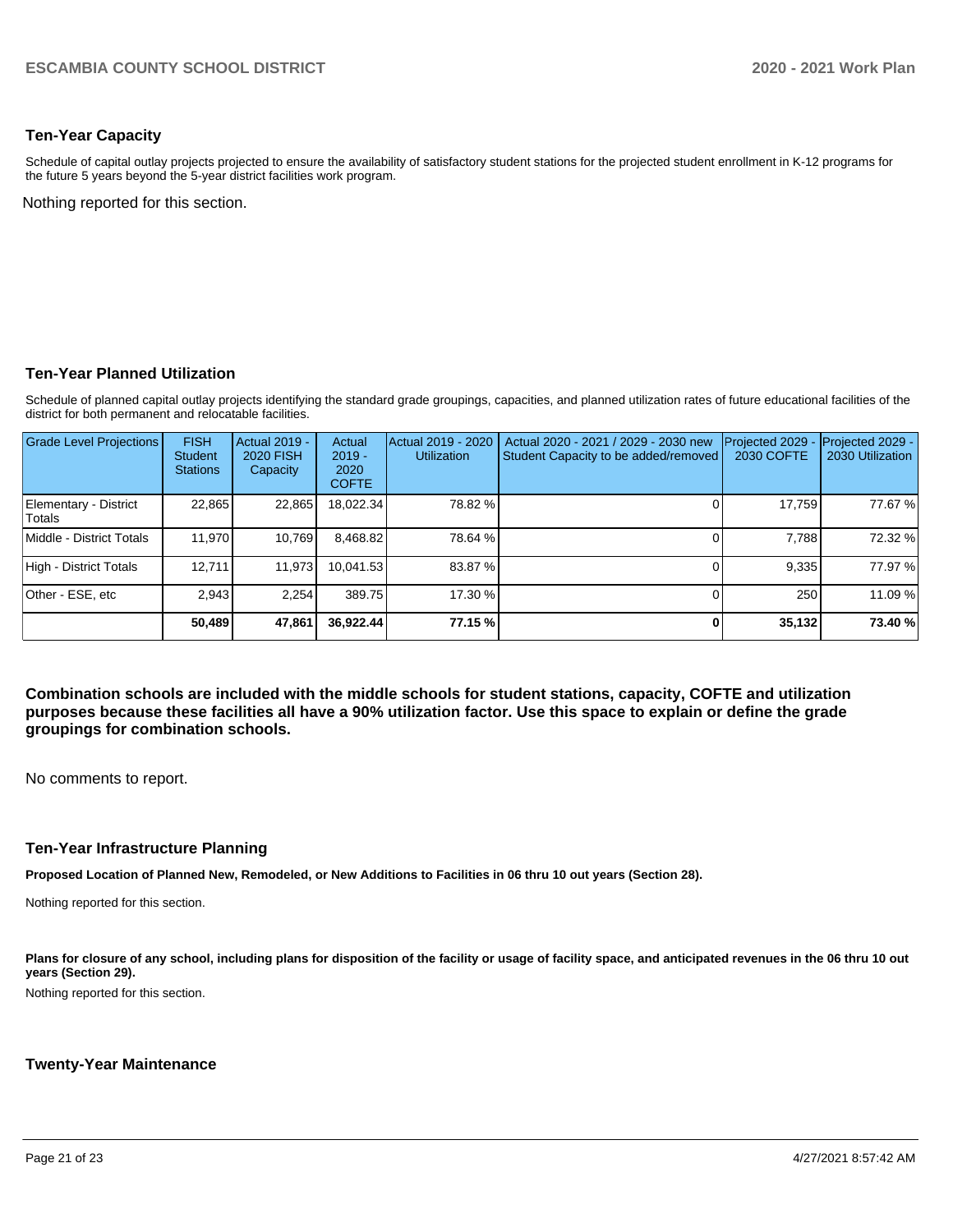District projects and locations regarding the projected need for major renovation, repair, and maintenance projects within the district in years 11-20 beyond the projects plans detailed in the five years covered by the work plan.

Nothing reported for this section.

#### **Twenty-Year Capacity**

Schedule of capital outlay projects projected to ensure the availability of satisfactory student stations for the projected student enrollment in K-12 programs for the future 11-20 years beyond the 5-year district facilities work program.

Nothing reported for this section.

### **Twenty-Year Planned Utilization**

Schedule of planned capital outlay projects identifying the standard grade groupings, capacities, and planned utilization rates of future educational facilities of the district for both permanent and relocatable facilities.

| <b>Grade Level Projections</b>   | <b>FISH</b><br><b>Student</b><br><b>Stations</b> | <b>Actual 2019 -</b><br><b>2020 FISH</b><br>Capacity | Actual<br>$2019 -$<br>2020<br><b>COFTE</b> | Actual 2019 - 2020<br><b>Utilization</b> | Actual 2020 - 2021 / 2039 - 2040 new<br>Student Capacity to be added/removed | Projected 2039<br>2040 COFTE | Projected 2039 -<br>2040 Utilization |
|----------------------------------|--------------------------------------------------|------------------------------------------------------|--------------------------------------------|------------------------------------------|------------------------------------------------------------------------------|------------------------------|--------------------------------------|
| Elementary - District<br>lTotals | 22.865                                           | 22,865                                               | 18,022.34                                  | 78.82 %                                  |                                                                              | 17,759                       | 77.67 %                              |
| Middle - District Totals         | 11.970                                           | 10.769                                               | 8.468.82                                   | 78.64 %                                  |                                                                              | 7.788                        | 72.32 %                              |
| High - District Totals           | 12.711                                           | 11.973                                               | 10.041.53                                  | 83.87 %                                  |                                                                              | 9.335                        | 77.97 %                              |
| Other - ESE, etc                 | 2.943                                            | 2.254                                                | 389.75                                     | 17.30 %                                  |                                                                              | 250                          | 11.09 %                              |
|                                  | 50,489                                           | 47,861                                               | 36,922.44                                  | 77.15 %                                  |                                                                              | 35,132                       | 73.40 %                              |

**Combination schools are included with the middle schools for student stations, capacity, COFTE and utilization purposes because these facilities all have a 90% utilization factor. Use this space to explain or define the grade groupings for combination schools.** 

No comments to report.

**Twenty-Year Infrastructure Planning**